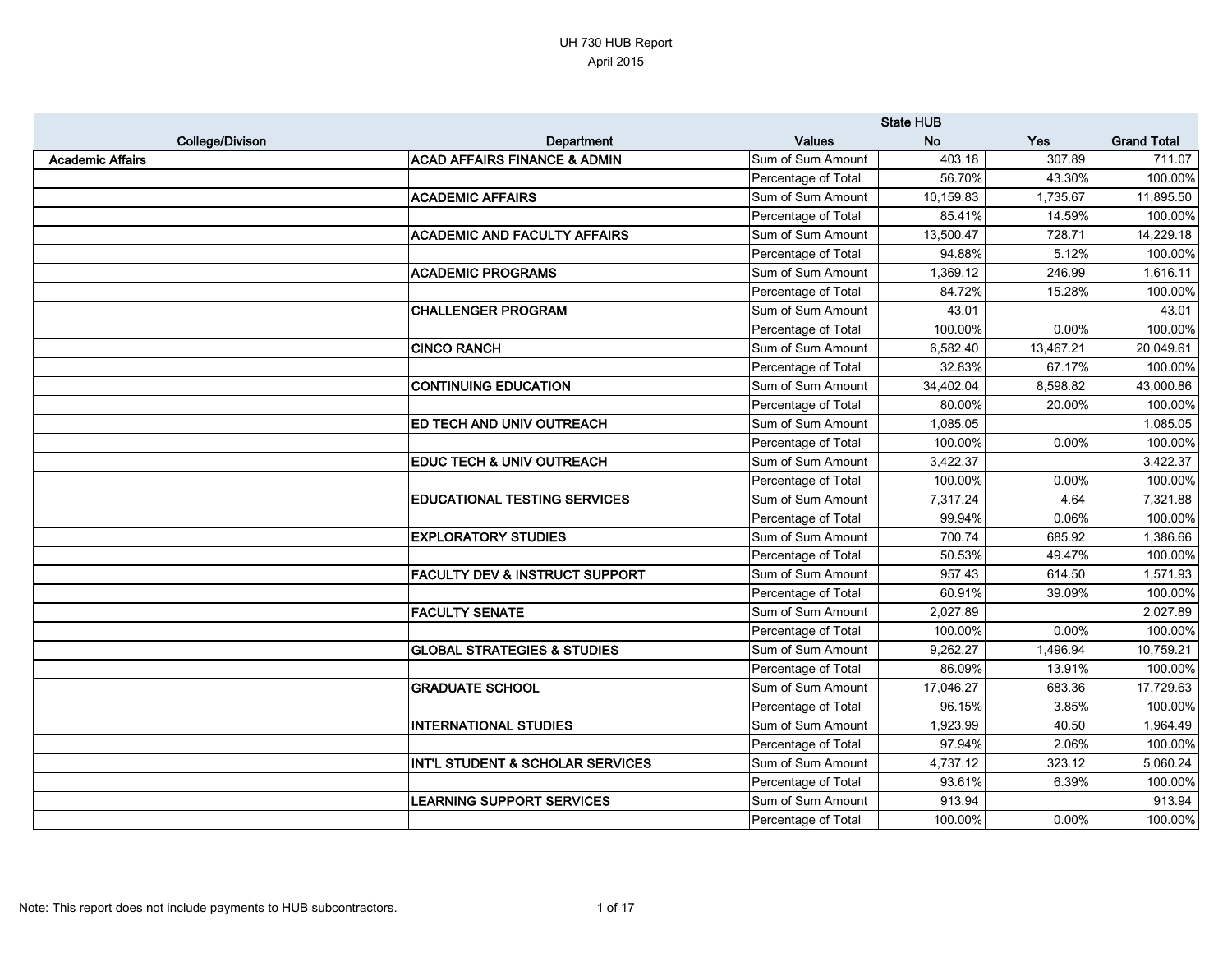|                                      |                                      |                     | <b>State HUB</b> |           |                    |
|--------------------------------------|--------------------------------------|---------------------|------------------|-----------|--------------------|
| College/Divison                      | <b>Department</b>                    | <b>Values</b>       | <b>No</b>        | Yes       | <b>Grand Total</b> |
| <b>Academic Affairs</b>              | <b>MEASUREMENT AND EVALUATION</b>    | Sum of Sum Amount   | 160.56           |           | 160.56             |
|                                      |                                      | Percentage of Total | 100.00%          | 0.00%     | 100.00%            |
|                                      | <b>ONLINE FUNCTIONAL SUPPORT</b>     | Sum of Sum Amount   | 248.42           |           | 248.42             |
|                                      |                                      | Percentage of Total | 100.00%          | 0.00%     | 100.00%            |
|                                      | <b>POLICY &amp; PLANNING</b>         | Sum of Sum Amount   | 555.06           |           | 555.06             |
|                                      |                                      | Percentage of Total | 100.00%          | 0.00%     | 100.00%            |
|                                      | <b>PRE-HEALTH ADVISING</b>           | Sum of Sum Amount   | 156.05           |           | 156.05             |
|                                      |                                      | Percentage of Total | 100.00%          | 0.00%     | 100.00%            |
|                                      | <b>STEM CENTER</b>                   | Sum of Sum Amount   | (15.67)          | 1,027.51  | 1,011.84           |
|                                      |                                      | Percentage of Total | $-1.55%$         | 101.55%   | 100.00%            |
|                                      | <b>STRATEGIC ENROLLMENT PLANNING</b> | Sum of Sum Amount   | (12.02)          |           | (12.02)            |
|                                      |                                      | Percentage of Total | 100.00%          | 0.00%     | 100.00%            |
|                                      | UH ENERGY                            | Sum of Sum Amount   | 1,471.97         |           | 1,471.97           |
|                                      |                                      | Percentage of Total | 100.00%          | 0.00%     | 100.00%            |
|                                      | UH OFF-CAMPUS SUPPORT                | Sum of Sum Amount   | 11,239.43        | 1,151.85  | 12,391.28          |
|                                      |                                      | Percentage of Total | 90.70%           | 9.30%     | 100.00%            |
|                                      | <b>UH SUGAR LAND</b>                 | Sum of Sum Amount   | 61,994.45        | 30,139.22 | 92,133.67          |
|                                      |                                      | Percentage of Total | 67.29%           | 32.71%    | 100.00%            |
|                                      | UNDERGRADUATE ACADEMIC AFFAIRS       | Sum of Sum Amount   | 1,739.29         |           | 1,739.29           |
|                                      |                                      | Percentage of Total | 100.00%          | 0.00%     | 100.00%            |
|                                      | UNDERGRADUATE STUDENT SUCCESS        | Sum of Sum Amount   | 1,532.88         | 644.59    | 2,177.47           |
|                                      |                                      | Percentage of Total | 70.40%           | 29.60%    | 100.00%            |
|                                      | UNDERGRADUATE STUDENT SUCCESS CTR    | Sum of Sum Amount   | 160.56           |           | 160.56             |
|                                      |                                      | Percentage of Total | 100.00%          | 0.00%     | 100.00%            |
|                                      | <b>WRITING CENTER</b>                | Sum of Sum Amount   | 718.73           | 184.38    | 903.11             |
|                                      |                                      | Percentage of Total | 79.58%           | 20.42%    | 100.00%            |
| Academic Affairs Sum of Sum Amount   |                                      |                     | 195,804.07       | 62,081.82 | 257,885.89         |
| Academic Affairs Percentage of Total |                                      |                     | 75.93%           | 24.07%    | 100.00%            |
| <b>Administration and Finance</b>    | <b>ADMINISTRATION &amp; FINANCE</b>  | Sum of Sum Amount   | 1,274.02         | 894.72    | 2,168.74           |
|                                      |                                      | Percentage of Total | 58.74%           | 41.26%    | 100.00%            |
|                                      | <b>AUXILIARY SERVICES OPERATIONS</b> | Sum of Sum Amount   | 15,708.16        | 1,619.14  | 17,327.30          |
|                                      |                                      | Percentage of Total | 90.66%           | 9.34%     | 100.00%            |
|                                      | <b>BUDGET</b>                        | Sum of Sum Amount   | 336.11           |           | 336.11             |
|                                      |                                      | Percentage of Total | 100.00%          | 0.00%     | 100.00%            |
|                                      | <b>BUSINESS SERVICES</b>             | Sum of Sum Amount   | 1,362.28         | 1,620.73  | 2,983.01           |
|                                      |                                      | Percentage of Total | 45.67%           | 54.33%    | 100.00%            |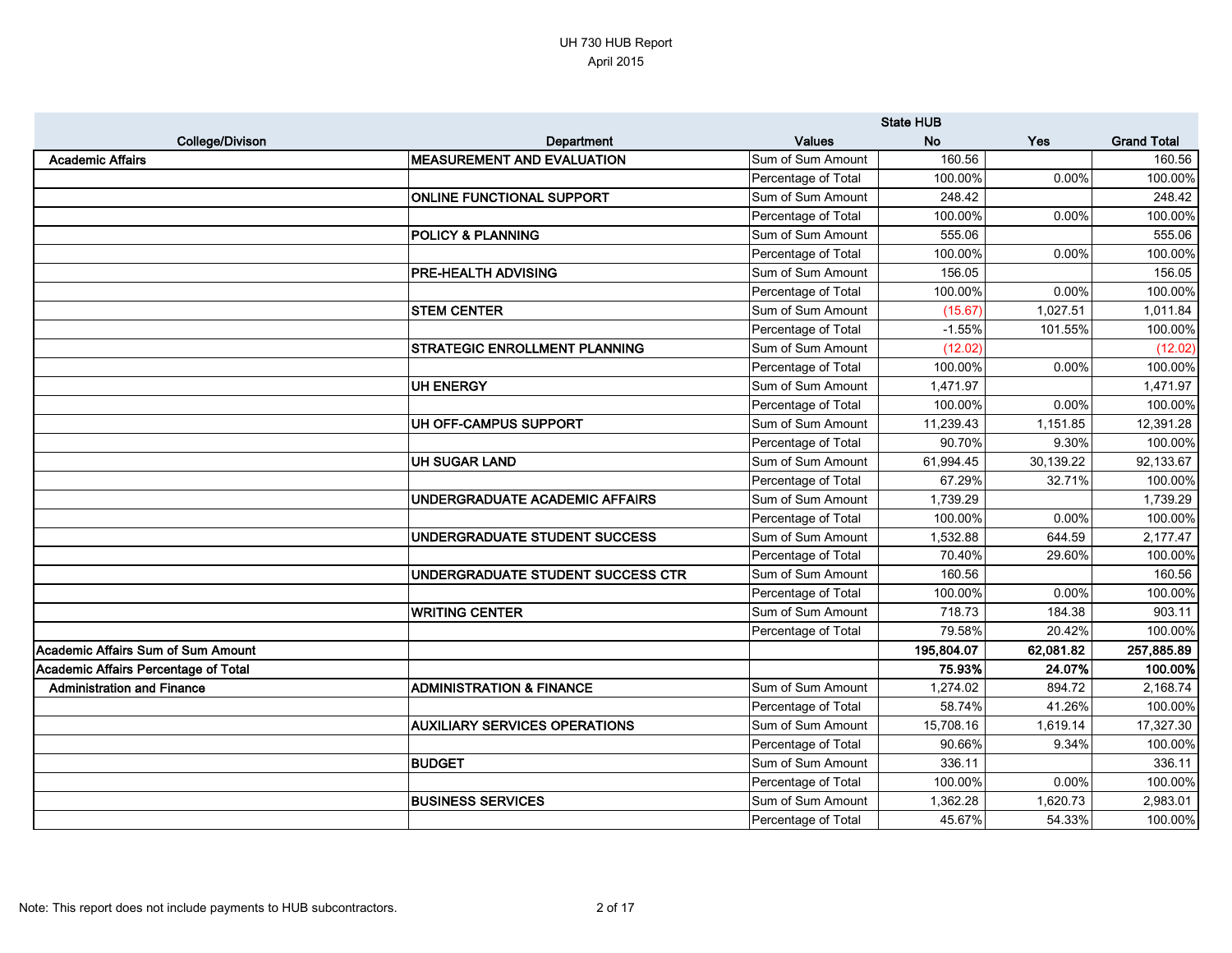|                                   |                                                     |                     | <b>State HUB</b> |            |                    |
|-----------------------------------|-----------------------------------------------------|---------------------|------------------|------------|--------------------|
| <b>College/Divison</b>            | Department                                          | <b>Values</b>       | <b>No</b>        | <b>Yes</b> | <b>Grand Total</b> |
| <b>Administration and Finance</b> | <b>BUSINESS SERVICES PLANTOPS</b>                   | Sum of Sum Amount   | 3,064.93         | 1,297.64   | 4,362.57           |
|                                   |                                                     | Percentage of Total | 70.26%           | 29.74%     | 100.00%            |
|                                   | <b>CENTRAL FACILITY SERVICES</b>                    | Sum of Sum Amount   | 11,857.61        |            | 11,857.61          |
|                                   |                                                     | Percentage of Total | 100.00%          | 0.00%      | 100.00%            |
|                                   | <b>COUGAR CARD</b>                                  | Sum of Sum Amount   | 5,641.12         | 387.56     | 6,028.68           |
|                                   |                                                     | Percentage of Total | 93.57%           | 6.43%      | 100.00%            |
|                                   | DEPT OF PUBLIC SAFETY ADMINIST                      | Sum of Sum Amount   | 775.50           | 1,962.50   | 2,738.00           |
|                                   |                                                     | Percentage of Total | 28.32%           | 71.68%     | 100.00%            |
|                                   | <b>EMERGENCY MANAGEMENT</b>                         | Sum of Sum Amount   | 22.42            | 113.22     | 135.64             |
|                                   |                                                     | Percentage of Total | 16.53%           | 83.47%     | 100.00%            |
|                                   | <b>ENTERPRISE SYSTEMS</b>                           | Sum of Sum Amount   | 444,896.48       | 1,521.45   | 446,417.93         |
|                                   |                                                     | Percentage of Total | 99.66%           | 0.34%      | 100.00%            |
|                                   | <b>ENV HEALTH &amp; LIFE SAFETY</b>                 | Sum of Sum Amount   | 2,696.11         | 96.59      | 2,792.70           |
|                                   |                                                     | Percentage of Total | 96.54%           | 3.46%      | 100.00%            |
|                                   | <b>FACILITIES MANAGEMENT</b>                        | Sum of Sum Amount   | 121,438.41       | 134,922.90 | 256,361.31         |
|                                   |                                                     | Percentage of Total | 47.37%           | 52.63%     | 100.00%            |
|                                   | <b>FACILITIES OPERATION &amp; MAINT</b>             | Sum of Sum Amount   | 34,427.38        | 751.77     | 35,179.15          |
|                                   |                                                     | Percentage of Total | 97.86%           | 2.14%      | 100.00%            |
|                                   | <b>FACILITIES PLANNING &amp; CONSTRUCTION</b>       | Sum of Sum Amount   | 7,605,187.84     | 247,932.75 | 7,853,120.59       |
|                                   |                                                     | Percentage of Total | 96.84%           | 3.16%      | 100.00%            |
|                                   | <b>FINANCE-A&amp;F</b>                              | Sum of Sum Amount   | 5,171.33         | 3,033.10   | 8,204.43           |
|                                   |                                                     | Percentage of Total | 63.03%           | 36.97%     | 100.00%            |
|                                   | FIRE LIFE SAFETY SERVICES                           | Sum of Sum Amount   | 3,312.41         |            | 3,312.41           |
|                                   |                                                     | Percentage of Total | 100.00%          | 0.00%      | 100.00%            |
|                                   | <b>HIGH PERFORMANCE &amp; COMPUTING &amp; NETWK</b> | Sum of Sum Amount   | 2,452.77         |            | 2,452.77           |
|                                   |                                                     | Percentage of Total | 100.00%          | 0.00%      | 100.00%            |
|                                   | <b>HUMAN RESOURCES</b>                              | Sum of Sum Amount   | 31,570.83        | 848.27     | 32,419.10          |
|                                   |                                                     | Percentage of Total | 97.38%           | 2.62%      | 100.00%            |
|                                   | <b>INST - BUSINESS SERVICES</b>                     | Sum of Sum Amount   | 24,250.53        |            | 24,250.53          |
|                                   |                                                     | Percentage of Total | 100.00%          | 0.00%      | 100.00%            |
|                                   | <b>INST - FINANCE</b>                               | Sum of Sum Amount   | 112,664.54       |            | 112,664.54         |
|                                   |                                                     | Percentage of Total | 100.00%          | 0.00%      | 100.00%            |
|                                   | <b>KUHA RADIO</b>                                   | Sum of Sum Amount   | 3,043.34         | 635.44     | 3,678.78           |
|                                   |                                                     | Percentage of Total | 82.73%           | 17.27%     | 100.00%            |
|                                   | <b>KUHF RADIO</b>                                   | Sum of Sum Amount   | 64,455.24        | 6,354.54   | 70,809.78          |
|                                   |                                                     | Percentage of Total | 91.03%           | 8.97%      | 100.00%            |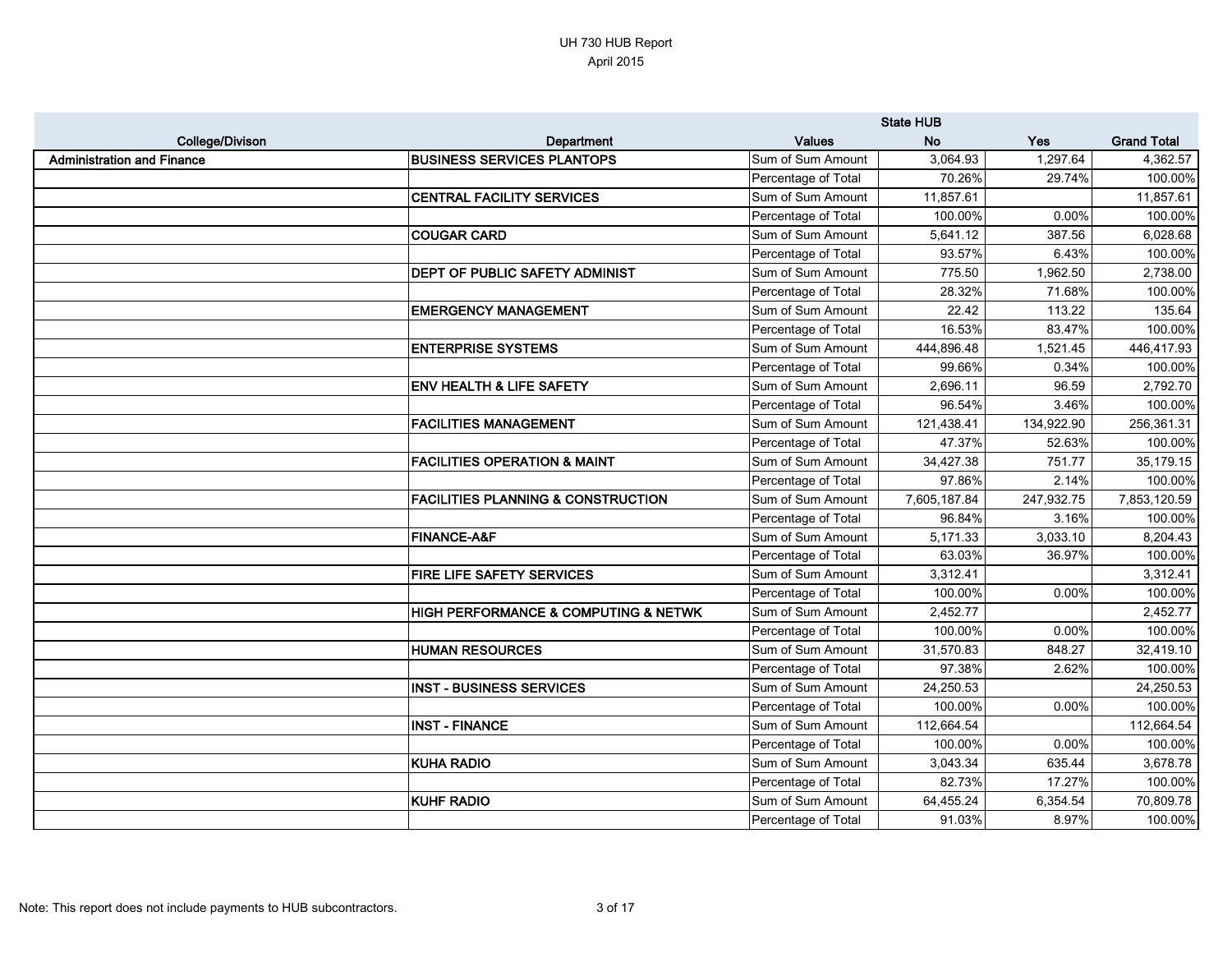|                                   |                                          |                     | <b>State HUB</b> |            |                    |
|-----------------------------------|------------------------------------------|---------------------|------------------|------------|--------------------|
| <b>College/Divison</b>            | Department                               | <b>Values</b>       | <b>No</b>        | <b>Yes</b> | <b>Grand Total</b> |
| <b>Administration and Finance</b> | <b>MINOR AND PLANNED PROJECTS</b>        | Sum of Sum Amount   | 485,011.45       | 707,597.14 | 1,192,608.59       |
|                                   |                                          | Percentage of Total | 40.67%           | 59.33%     | 100.00%            |
|                                   | <b>MINOR IN-HOUSE CONSTRUCTION</b>       | Sum of Sum Amount   | 9,598.85         | 35,496.00  | 45,094.85          |
|                                   |                                          | Percentage of Total | 21.29%           | 78.71%     | 100.00%            |
|                                   | <b>NORTH ZONE CUSTODIAL</b>              | Sum of Sum Amount   | 316.76           |            | 316.76             |
|                                   |                                          | Percentage of Total | 100.00%          | 0.00%      | 100.00%            |
|                                   | PARKING & TRANSPORTATION OPERATIONS      | Sum of Sum Amount   | 252,407.84       | 8,985.56   | 261,393.40         |
|                                   |                                          | Percentage of Total | 96.56%           | 3.44%      | 100.00%            |
|                                   | <b>PHY PLANT-AUTOMOTIVE</b>              | Sum of Sum Amount   | 49,812.01        | 7,229.05   | 57,041.06          |
|                                   |                                          | Percentage of Total | 87.33%           | 12.67%     | 100.00%            |
|                                   | <b>PHY PLANT-GROUNDS MAINT</b>           | Sum of Sum Amount   | 2,606.52         |            | 2,606.52           |
|                                   |                                          | Percentage of Total | 100.00%          | 0.00%      | 100.00%            |
|                                   | <b>PHY PLANT-SOLID WASTE</b>             | Sum of Sum Amount   | 83.42            |            | 83.42              |
|                                   |                                          | Percentage of Total | 100.00%          | 0.00%      | 100.00%            |
|                                   | <b>PHYSICAL PLANT</b>                    | Sum of Sum Amount   | 198,309.59       | 239,774.25 | 438,083.84         |
|                                   |                                          | Percentage of Total | 45.27%           | 54.73%     | 100.00%            |
|                                   | <b>POLICE</b>                            | Sum of Sum Amount   | 48,748.76        | 5,371.43   | 54,120.19          |
|                                   |                                          | Percentage of Total | 90.07%           | 9.93%      | 100.00%            |
|                                   | <b>POSTAL SERVICES OPERATIONS</b>        | Sum of Sum Amount   | 1,490.00         | 208.00     | 1,698.00           |
|                                   |                                          | Percentage of Total | 87.75%           | 12.25%     | 100.00%            |
|                                   | <b>PRINTING OPERATIONS</b>               | Sum of Sum Amount   | 13,907.25        | 1,019.99   | 14,927.24          |
|                                   |                                          | Percentage of Total | 93.17%           | 6.83%      | 100.00%            |
|                                   | <b>PUBLIC SAFETY SYSTEMS</b>             | Sum of Sum Amount   | 622.21           |            | 622.21             |
|                                   |                                          | Percentage of Total | 100.00%          | 0.00%      | 100.00%            |
|                                   | <b>RISK MANAGEMENT</b>                   | Sum of Sum Amount   | 4,471.20         |            | 4,471.20           |
|                                   |                                          | Percentage of Total | 100.00%          | 0.00%      | 100.00%            |
|                                   | <b>SERVICE LEVEL AGREEMENT</b>           | Sum of Sum Amount   | 93.00            | 348,697.25 | 348,790.25         |
|                                   |                                          | Percentage of Total | 0.03%            | 99.97%     | 100.00%            |
|                                   | <b>STUDENT BUSINESS SERVICES</b>         | Sum of Sum Amount   | 6,765.09         | 818.56     | 7,583.65           |
|                                   |                                          | Percentage of Total | 89.21%           | 10.79%     | 100.00%            |
|                                   | <b>TECHNOLOGY SERVICES &amp; SUPPORT</b> | Sum of Sum Amount   | 89,896.88        | 46,265.94  | 136,162.82         |
|                                   |                                          | Percentage of Total | 66.02%           | 33.98%     | 100.00%            |
|                                   | TV PUBLIC BROADCASTING                   | Sum of Sum Amount   | 52,428.68        | 5,719.05   | 58,147.73          |
|                                   |                                          | Percentage of Total | 90.16%           | 9.84%      | 100.00%            |
|                                   | UH SPORTS & ENTERTAINMENT SVC            | Sum of Sum Amount   | 757,971.83       |            | 757,971.83         |
|                                   |                                          | Percentage of Total | 100.00%          | 0.00%      | 100.00%            |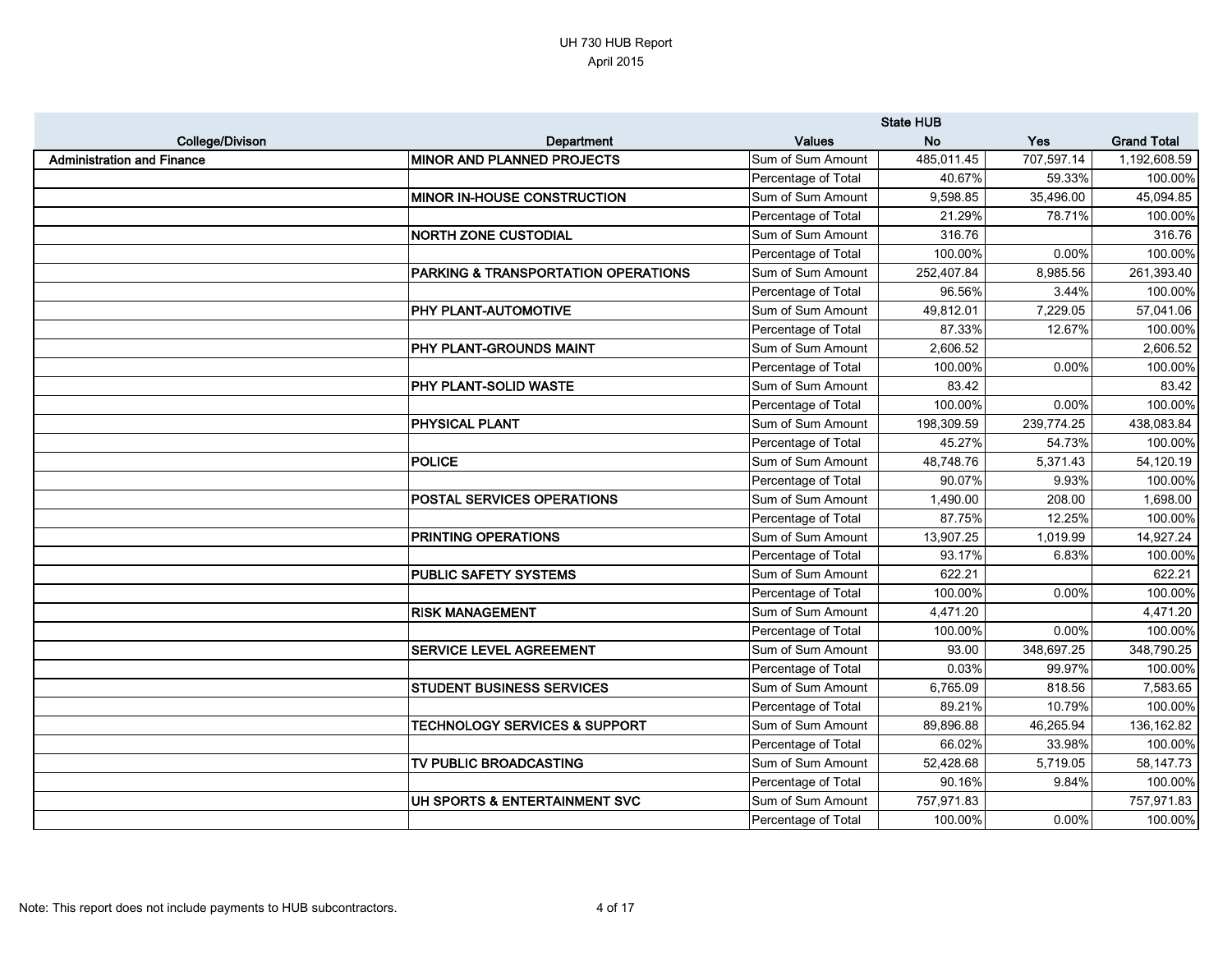|                                                     |                                             |                     | <b>State HUB</b> |              |                    |
|-----------------------------------------------------|---------------------------------------------|---------------------|------------------|--------------|--------------------|
| <b>College/Divison</b>                              | Department                                  | <b>Values</b>       | <b>No</b>        | Yes          | <b>Grand Total</b> |
| <b>Administration and Finance</b>                   | <b>UIT SECURITY</b>                         | Sum of Sum Amount   | 56.74            | 117.70       | 174.44             |
|                                                     |                                             | Percentage of Total | 32.53%           | 67.47%       | 100.00%            |
|                                                     | UNIV INFORMATION TECH PROJECTS              | Sum of Sum Amount   | 6,837.19         |              | 6,837.19           |
|                                                     |                                             | Percentage of Total | 100.00%          | 0.00%        | 100.00%            |
|                                                     | UNIV PROPERTY SERVICES OPERATIONS           | Sum of Sum Amount   | 256,108.00       |              | 256,108.00         |
|                                                     |                                             | Percentage of Total | 100.00%          | $0.00\%$     | 100.00%            |
|                                                     | UNIVERSITY INFORMATION TECHNOLOGY           | Sum of Sum Amount   | 9,509.11         | 2,741.73     | 12,250.84          |
|                                                     |                                             | Percentage of Total | 77.62%           | 22.38%       | 100.00%            |
| <b>Administration and Finance Sum of Sum Amount</b> |                                             |                     | 10,742,661.74    | 1,814,033.97 | 12,556,695.71      |
| Administration and Finance Percentage of Total      |                                             |                     | 85.55%           | 14.45%       | 100.00%            |
| Architecture                                        | <b>COMMU DESIGN CNTR SUSAN ROGERS</b>       | Sum of Sum Amount   | 219.77           | 147.30       | 367.07             |
|                                                     |                                             | Percentage of Total | 59.87%           | 40.13%       | 100.00%            |
|                                                     | <b>DEAN, ARCHITECTURE</b>                   | Sum of Sum Amount   | 46,557.23        | 10,502.50    | 57,059.73          |
|                                                     |                                             | Percentage of Total | 81.59%           | 18.41%       | 100.00%            |
| Architecture Sum of Sum Amount                      |                                             |                     | 46,777.00        | 10,649.80    | 57,426.80          |
| <b>Architecture Percentage of Total</b>             |                                             |                     | 81.46%           | 18.54%       | 100.00%            |
| <b>Business Administration</b>                      | <b>ACCOUNTANCY AND TAXATION</b>             | Sum of Sum Amount   | 13,049.26        | 937.18       | 13,986.44          |
|                                                     |                                             | Percentage of Total | 93.30%           | 6.70%        | 100.00%            |
|                                                     | <b>ACCOUNTING CERTIFICATE PROGRAM</b>       | Sum of Sum Amount   | 4,060.60         | 166.25       | 4,226.85           |
|                                                     |                                             | Percentage of Total | 96.07%           | 3.93%        | 100.00%            |
|                                                     | <b>BAUER CAREER SERVICES CTR</b>            | Sum of Sum Amount   | 23,870.91        | 426.00       | 24,296.91          |
|                                                     |                                             | Percentage of Total | 98.25%           | 1.75%        | 100.00%            |
|                                                     | <b>BAUER COMMUNICATIONS</b>                 | Sum of Sum Amount   | 16,478.59        |              | 16,478.59          |
|                                                     |                                             | Percentage of Total | 100.00%          | $0.00\%$     | 100.00%            |
|                                                     | <b>BAUER DIVISION OF TECHNOLOGY</b>         | Sum of Sum Amount   | 4,037.35         | 12,514.34    | 16,551.69          |
|                                                     |                                             | Percentage of Total | 24.39%           | 75.61%       | 100.00%            |
|                                                     | <b>BAUER EXTERNAL RELATIONS DEPT</b>        | Sum of Sum Amount   |                  | 673.07       | 673.07             |
|                                                     |                                             | Percentage of Total | $0.00\%$         | 100.00%      | 100.00%            |
|                                                     | <b>BAUER GRADUATE PROFESSIONAL PROGRAMS</b> | Sum of Sum Amount   | 6,301.31         | 116.37       | 6,417.68           |
|                                                     |                                             | Percentage of Total | 98.19%           | 1.81%        | 100.00%            |
|                                                     | <b>BAUER MARKETING INITIATIVES</b>          | Sum of Sum Amount   | 12,330.91        |              | 12,330.91          |
|                                                     |                                             | Percentage of Total | 100.00%          | 0.00%        | 100.00%            |
|                                                     | <b>CTR FOR EXECUTIVE DEVELOPMENT</b>        | Sum of Sum Amount   | 4,058.91         |              | 4,058.91           |
|                                                     |                                             | Percentage of Total | 100.00%          | 0.00%        | 100.00%            |
|                                                     | <b>DEAN'S OFFICE, BAUER COLLEGE</b>         | Sum of Sum Amount   | 117,626.66       | 2,348.99     | 119,975.65         |
|                                                     |                                             | Percentage of Total | 98.04%           | 1.96%        | 100.00%            |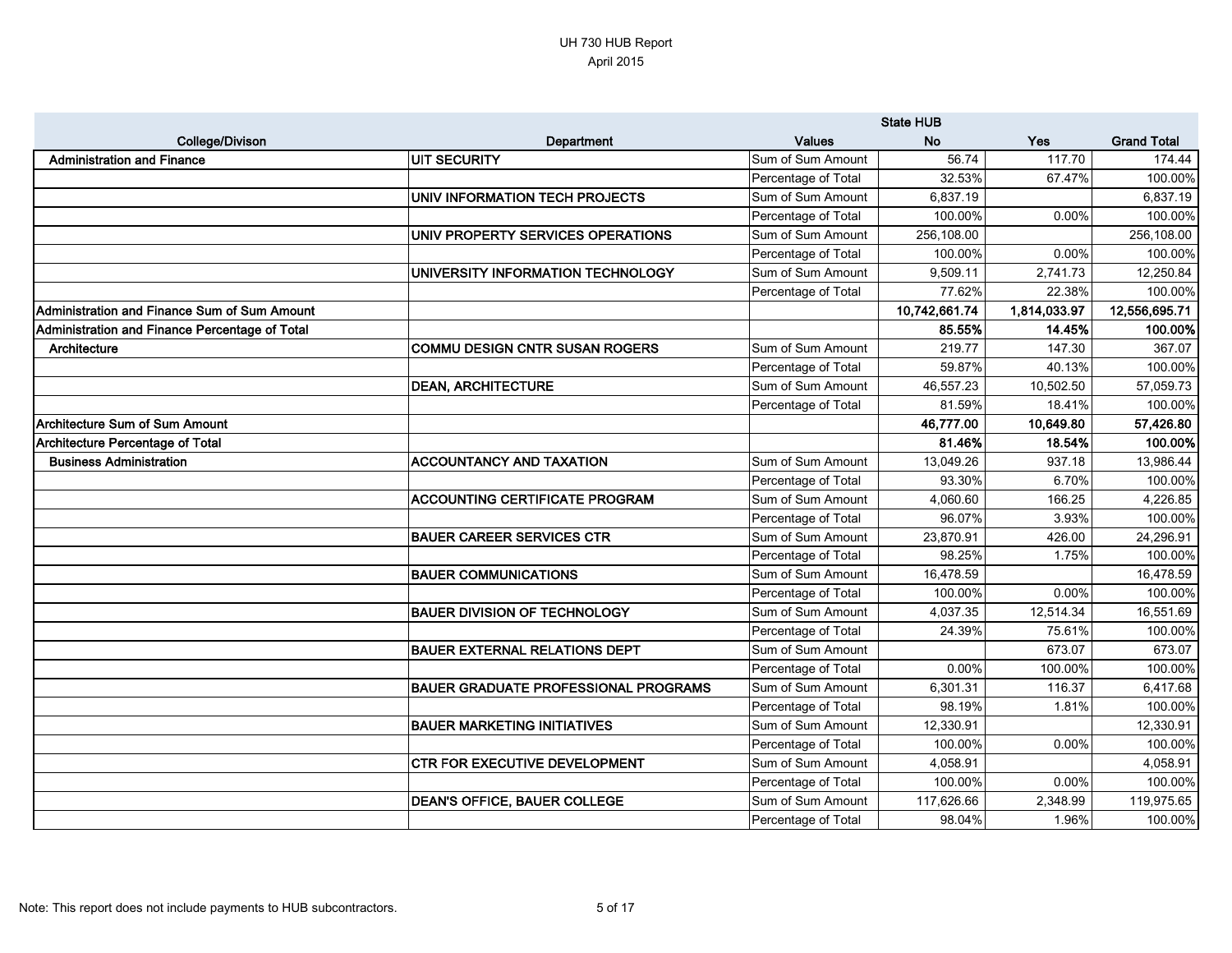|                                                    |                                              |                     | <b>State HUB</b> |            |                    |
|----------------------------------------------------|----------------------------------------------|---------------------|------------------|------------|--------------------|
| College/Divison                                    | Department                                   | <b>Values</b>       | <b>No</b>        | <b>Yes</b> | <b>Grand Total</b> |
| <b>Business Administration</b>                     | <b>DECISION AND INFORMATION SCIEN</b>        | Sum of Sum Amount   | 745.88           | 1,966.68   | 2,712.56           |
|                                                    |                                              | Percentage of Total | 27.50%           | 72.50%     | 100.00%            |
|                                                    | <b>EXECUTIVE DEGREE PROGRAMS</b>             | Sum of Sum Amount   | 112,792.37       | 2,388.00   | 115,180.37         |
|                                                    |                                              | Percentage of Total | 97.93%           | 2.07%      | 100.00%            |
|                                                    | <b>FINANCE-BAUER COLLEGE</b>                 | Sum of Sum Amount   | 2,455.49         | 877.86     | 3,333.35           |
|                                                    |                                              | Percentage of Total | 73.66%           | 26.34%     | 100.00%            |
|                                                    | <b>MANAGEMENT-BAUER COLLEGE</b>              | Sum of Sum Amount   | 26,718.03        | 322.67     | 27,040.70          |
|                                                    |                                              | Percentage of Total | 98.81%           | 1.19%      | 100.00%            |
|                                                    | <b>MARKETING-BAUER COLLEGE</b>               | Sum of Sum Amount   | 390.54           | 1,561.60   | 1,952.14           |
|                                                    |                                              | Percentage of Total | 20.01%           | 79.99%     | 100.00%            |
|                                                    | <b>SALES EXCELLENCE INSTITUTE</b>            | Sum of Sum Amount   | 15,521.50        | 3,618.69   | 19,140.19          |
|                                                    |                                              | Percentage of Total | 81.09%           | 18.91%     | 100.00%            |
|                                                    | <b>SMALL BUSINESS DEV CENTER</b>             | Sum of Sum Amount   | 12,674.86        | 19,284.57  | 31,959.43          |
|                                                    |                                              | Percentage of Total | 39.66%           | 60.34%     | 100.00%            |
|                                                    | <b>UNDERGRAD BUSINESS PROG</b>               | Sum of Sum Amount   | 2,950.20         | 569.22     | 3,519.42           |
|                                                    |                                              | Percentage of Total | 83.83%           | 16.17%     | 100.00%            |
|                                                    | WOLFF CTR FOR ENTREPRENEURSHIP               | Sum of Sum Amount   | 4,048.23         | 291.43     | 4,339.66           |
|                                                    |                                              | Percentage of Total | 93.28%           | 6.72%      | 100.00%            |
| <b>Business Administration Sum of Sum Amount</b>   |                                              |                     | 380,111.60       | 48,062.92  | 428,174.52         |
| <b>Business Administration Percentage of Total</b> |                                              |                     | 88.77%           | 11.23%     | 100.00%            |
| <b>Chancellor/President</b>                        | <b>BASEBALL</b>                              | Sum of Sum Amount   | 11,900.00        |            | 11,900.00          |
|                                                    |                                              | Percentage of Total | 100.00%          | 0.00%      | 100.00%            |
|                                                    | <b>COMMUNITY RELATIONS &amp; INST ACCESS</b> | Sum of Sum Amount   | 216.14           | 138.54     | 354.68             |
|                                                    |                                              | Percentage of Total | 60.94%           | 39.06%     | 100.00%            |
|                                                    | <b>FOOTBALL</b>                              | Sum of Sum Amount   | 355.89           |            | 355.89             |
|                                                    |                                              | Percentage of Total | 100.00%          | 0.00%      | 100.00%            |
|                                                    | <b>INST - INTERCOLLEGIATE ATHLETICS</b>      | Sum of Sum Amount   | 17,368.41        |            | 17,368.41          |
|                                                    |                                              | Percentage of Total | 100.00%          | 0.00%      | 100.00%            |
|                                                    | <b>INTERCOLLEGIATE ATHLETICS</b>             | Sum of Sum Amount   | 302,397.48       | 12,522.80  | 314,920.28         |
|                                                    |                                              | Percentage of Total | 96.02%           | 3.98%      | 100.00%            |
|                                                    | <b>MEN'S BASKETBALL</b>                      | Sum of Sum Amount   | 10,586.61        |            | 10,586.61          |
|                                                    |                                              | Percentage of Total | 100.00%          | 0.00%      | 100.00%            |
|                                                    | <b>MEN'S TRACK AND FIELD</b>                 | Sum of Sum Amount   | 12,733.19        |            | 12,733.19          |
|                                                    |                                              | Percentage of Total | 100.00%          | 0.00%      | 100.00%            |
|                                                    | OFFICE EQUAL OPPORTUNITY SRVS                | Sum of Sum Amount   | 196.67           |            | 196.67             |
|                                                    |                                              | Percentage of Total | 100.00%          | 0.00%      | 100.00%            |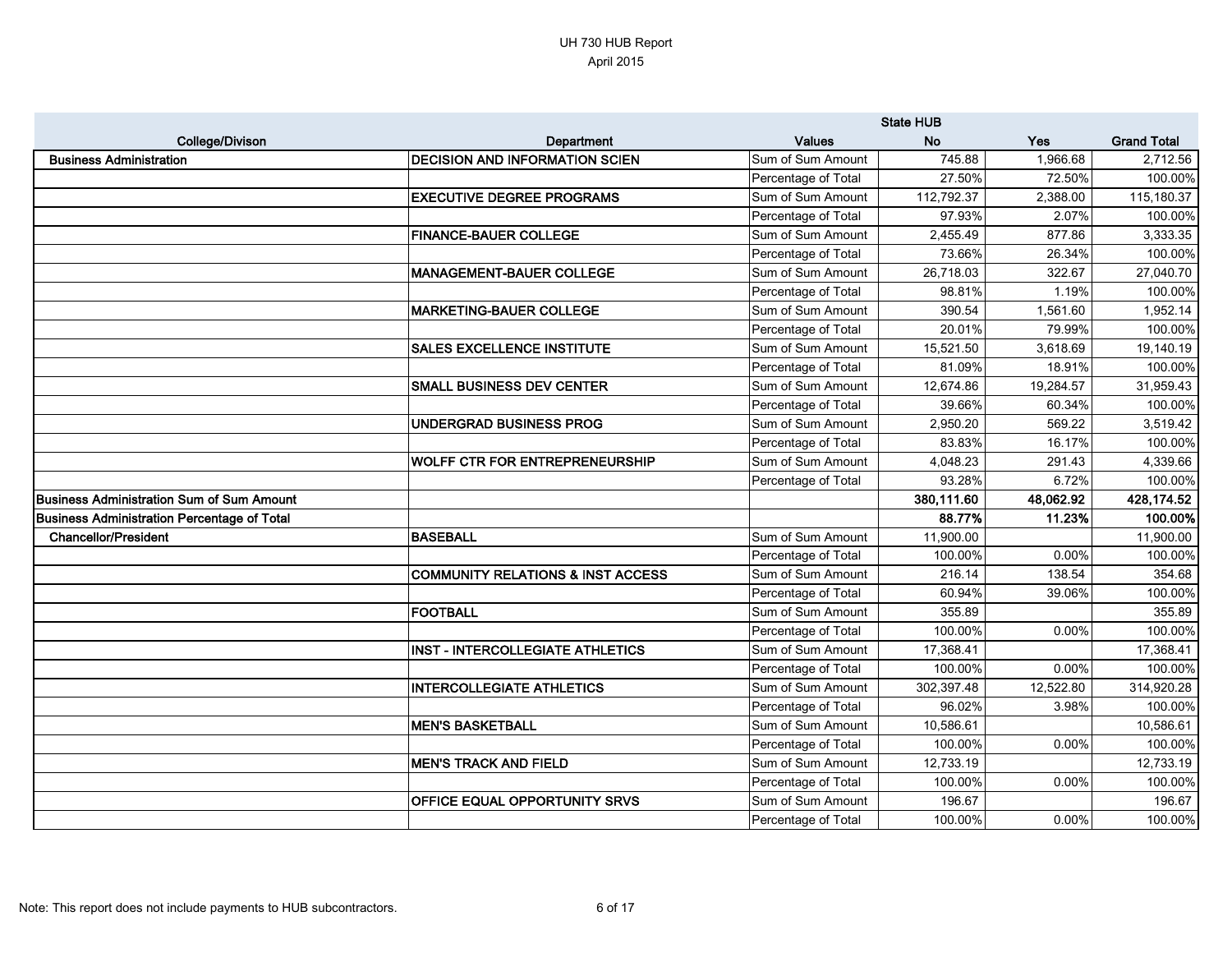|                                                 |                                           |                     | <b>State HUB</b> |           |                    |
|-------------------------------------------------|-------------------------------------------|---------------------|------------------|-----------|--------------------|
| <b>College/Divison</b>                          | Department                                | <b>Values</b>       | <b>No</b>        | Yes       | <b>Grand Total</b> |
| <b>Chancellor/President</b>                     | <b>OFFICE OF SPECIAL EVENTS</b>           | Sum of Sum Amount   | 6,886.15         | 214.74    | 7,100.89           |
|                                                 |                                           | Percentage of Total | 96.98%           | 3.02%     | 100.00%            |
|                                                 | PRESIDENT                                 | Sum of Sum Amount   | 768.98           | 610.58    | 1,379.56           |
|                                                 |                                           | Percentage of Total | 55.74%           | 44.26%    | 100.00%            |
|                                                 | <b>STAFF COUNCIL</b>                      | Sum of Sum Amount   | 1,877.49         | 135.87    | 2,013.36           |
|                                                 |                                           | Percentage of Total | 93.25%           | 6.75%     | 100.00%            |
|                                                 | <b>WOMEN'S BASKETBALL</b>                 | Sum of Sum Amount   |                  | 36.15     | 36.15              |
|                                                 |                                           | Percentage of Total | 0.00%            | 100.00%   | 100.00%            |
|                                                 | <b>WOMEN'S GOLF</b>                       | Sum of Sum Amount   | 14.31            |           | 14.31              |
|                                                 |                                           | Percentage of Total | 100.00%          | 0.00%     | 100.00%            |
|                                                 | <b>WOMEN'S SOCCER</b>                     | Sum of Sum Amount   | 1,213.33         |           | 1,213.33           |
|                                                 |                                           | Percentage of Total | 100.00%          | 0.00%     | 100.00%            |
|                                                 | <b>WOMEN'S SOFTBALL</b>                   | Sum of Sum Amount   | 13,106.04        |           | 13,106.04          |
|                                                 |                                           | Percentage of Total | 100.00%          | 0.00%     | 100.00%            |
|                                                 | <b>WOMEN'S TENNIS</b>                     | Sum of Sum Amount   | 1,640.00         |           | 1,640.00           |
|                                                 |                                           | Percentage of Total | 100.00%          | 0.00%     | 100.00%            |
| <b>Chancellor/President Sum of Sum Amount</b>   |                                           |                     | 381,260.69       | 13,658.68 | 394,919.37         |
| <b>Chancellor/President Percentage of Total</b> |                                           |                     | 96.54%           | 3.46%     | 100.00%            |
| <b>Education</b>                                | <b>ASIAN AMERICAN STUDIES</b>             | Sum of Sum Amount   | 4,880.00         | 147.22    | 5,027.22           |
|                                                 |                                           | Percentage of Total | 97.07%           | 2.93%     | 100.00%            |
|                                                 | CENTER FOR INFO TECH IN EDUCATION         | Sum of Sum Amount   | 2,382.52         | 199.79    | 2,582.31           |
|                                                 |                                           | Percentage of Total | 92.26%           | 7.74%     | 100.00%            |
|                                                 | <b>CHARTER SCHOOL</b>                     | Sum of Sum Amount   | 7,616.96         | 2,230.64  | 9,847.60           |
|                                                 |                                           | Percentage of Total | 77.35%           | 22.65%    | 100.00%            |
|                                                 | <b>CONSISTENCY MGMT &amp; COOP DISCIP</b> | Sum of Sum Amount   | 1,474.22         | 222.72    | 1,696.94           |
|                                                 |                                           | Percentage of Total | 86.88%           | 13.12%    | 100.00%            |
|                                                 | <b>CURRICULUM AND INSTRUCTION</b>         | Sum of Sum Amount   | 23,149.25        | 219.89    | 23,369.14          |
|                                                 |                                           | Percentage of Total | 99.06%           | 0.94%     | 100.00%            |
|                                                 | <b>DEAN, EDUCATION</b>                    | Sum of Sum Amount   | 7,857.58         | 429.07    | 8,286.65           |
|                                                 |                                           | Percentage of Total | 94.82%           | 5.18%     | 100.00%            |
|                                                 | <b>ED LEADERSHIP &amp; POLICY STUDIES</b> | Sum of Sum Amount   | 1,041.93         |           | 1,041.93           |
|                                                 |                                           | Percentage of Total | 100.00%          | 0.00%     | 100.00%            |
|                                                 | <b>EDUC EFFECTIVENESS &amp; OUTREACH</b>  | Sum of Sum Amount   | 58.00            |           | 58.00              |
|                                                 |                                           | Percentage of Total | 100.00%          | 0.00%     | 100.00%            |
|                                                 | <b>EDUCATIONAL PSYCHOLOGY</b>             | Sum of Sum Amount   | 27,048.69        | 3,849.90  | 30,898.59          |
|                                                 |                                           | Percentage of Total | 87.54%           | 12.46%    | 100.00%            |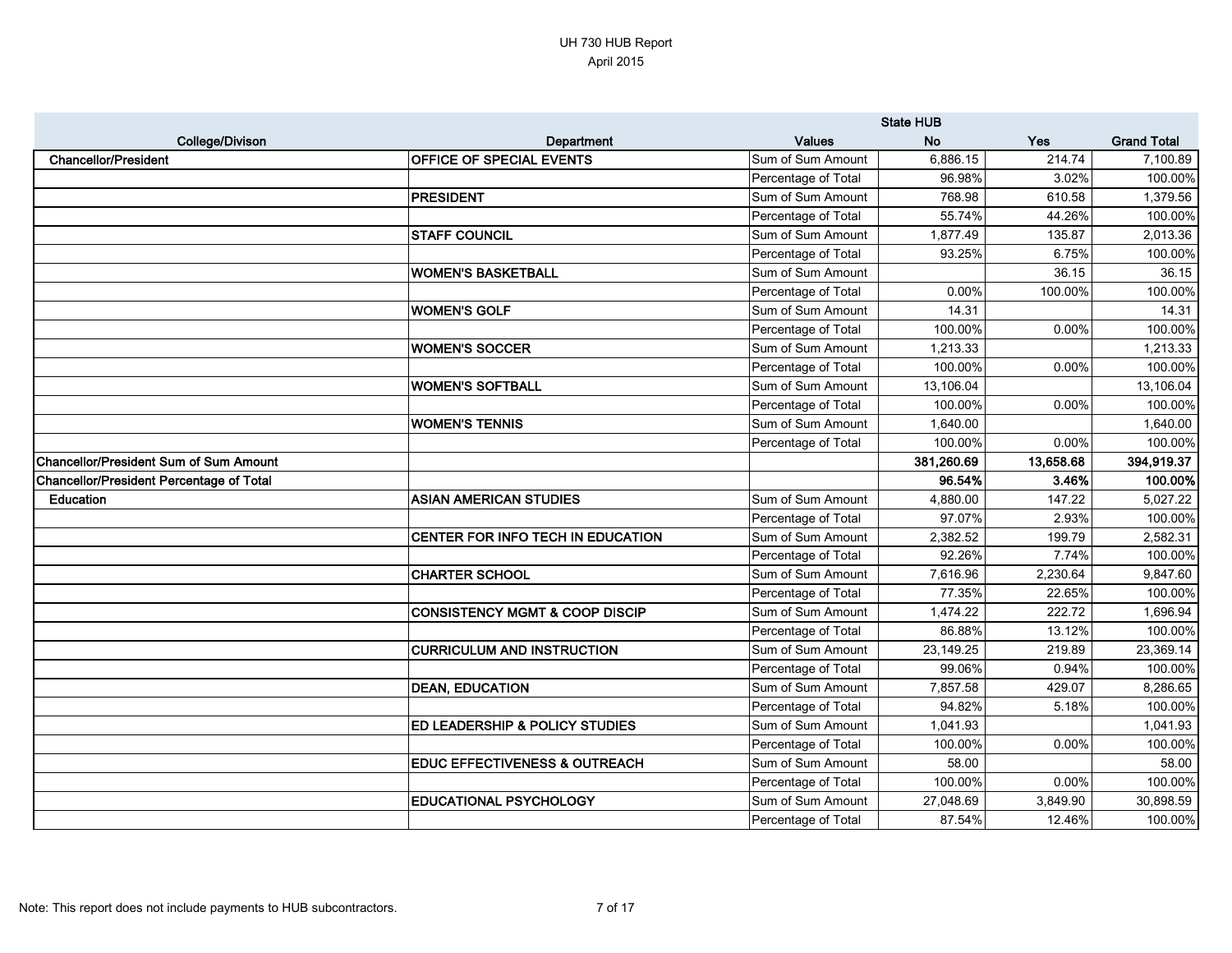|                                        |                                         |                     | <b>State HUB</b> |           |                    |
|----------------------------------------|-----------------------------------------|---------------------|------------------|-----------|--------------------|
| College/Divison                        | Department                              | <b>Values</b>       | <b>No</b>        | Yes       | <b>Grand Total</b> |
| <b>Education Sum of Sum Amount</b>     |                                         |                     | 75,509.15        | 7,299.23  | 82,808.38          |
| <b>Education Percentage of Total</b>   |                                         |                     | 91.19%           | 8.81%     | 100.00%            |
| Engineering                            | <b>BIOMEDICAL ENGINEERING</b>           | Sum of Sum Amount   | 146,361.53       | 505.53    | 146,867.06         |
|                                        |                                         | Percentage of Total | 99.66%           | 0.34%     | 100.00%            |
|                                        | <b>CHEMICAL ENGINEERING</b>             | Sum of Sum Amount   | 214,787.84       | 2,148.51  | 216,936.35         |
|                                        |                                         | Percentage of Total | 99.01%           | 0.99%     | 100.00%            |
|                                        | <b>CIVIL ENGINEERING</b>                | Sum of Sum Amount   | 87,307.69        | 1,600.85  | 88,908.54          |
|                                        |                                         | Percentage of Total | 98.20%           | 1.80%     | 100.00%            |
|                                        | <b>COMPOSITE ENGR APPLICATIONS CT</b>   | Sum of Sum Amount   | 816.34           | 94.95     | 911.29             |
|                                        |                                         | Percentage of Total | 89.58%           | 10.42%    | 100.00%            |
|                                        | <b>CTR FOR INNOVATIVE GROUTING</b>      | Sum of Sum Amount   | 2,279.90         |           | 2,279.90           |
|                                        |                                         | Percentage of Total | 100.00%          | 0.00%     | 100.00%            |
|                                        | <b>DEAN, ENGINEERING</b>                | Sum of Sum Amount   | 74,383.65        | 20,175.98 | 94,559.63          |
|                                        |                                         | Percentage of Total | 78.66%           | 21.34%    | 100.00%            |
|                                        | <b>ELECTRICAL ENGINEERING</b>           | Sum of Sum Amount   | 90,820.31        | 33,815.34 | 124,635.65         |
|                                        |                                         | Percentage of Total | 72.87%           | 27.13%    | 100.00%            |
|                                        | <b>ENGINEERING SERVICES</b>             | Sum of Sum Amount   | 2,141.94         | 95.49     | 2,237.43           |
|                                        |                                         | Percentage of Total | 95.73%           | 4.27%     | 100.00%            |
|                                        | <b>INDUSTRIAL ENGINEERING</b>           | Sum of Sum Amount   | 285.32           | 608.02    | 893.34             |
|                                        |                                         | Percentage of Total | 31.94%           | 68.06%    | 100.00%            |
|                                        | <b>INTEGRATED BIO &amp; NANO SYSTEM</b> | Sum of Sum Amount   | 8,884.27         | 174.59    | 9,058.86           |
|                                        |                                         | Percentage of Total | 98.07%           | 1.93%     | 100.00%            |
|                                        | <b>MECHANICAL ENGINEERING</b>           | Sum of Sum Amount   | 176,256.67       | 9,084.44  | 185,341.11         |
|                                        |                                         | Percentage of Total | 95.10%           | 4.90%     | 100.00%            |
|                                        | NATL CTR FOR AIRBORNE LASER MAPPING     | Sum of Sum Amount   | 774.98           | 3,250.00  | 4,024.98           |
|                                        |                                         | Percentage of Total | 19.25%           | 80.75%    | 100.00%            |
|                                        | <b>WIND ENERGY CENTER</b>               | Sum of Sum Amount   | 134.11           |           | 134.11             |
|                                        |                                         | Percentage of Total | 100.00%          | $0.00\%$  | 100.00%            |
| <b>Engineering Sum of Sum Amount</b>   |                                         |                     | 805,234.55       | 71,553.70 | 876,788.25         |
| <b>Engineering Percentage of Total</b> |                                         |                     | 91.84%           | 8.16%     | 100.00%            |
| <b>Graduate College of Social Work</b> | ALUMNI, CAREER & DEVELOPMENT            | Sum of Sum Amount   |                  | 1,217.25  | 1,217.25           |
|                                        |                                         | Percentage of Total | $0.00\%$         | 100.00%   | 100.00%            |
|                                        | <b>AMERICAN HUMANICS</b>                | Sum of Sum Amount   | 200.00           |           | 200.00             |
|                                        |                                         | Percentage of Total | 100.00%          | 0.00%     | 100.00%            |
|                                        | CHILD & FAMILY CENTER                   | Sum of Sum Amount   | 1,581.97         | 2,430.69  | 4,012.66           |
|                                        |                                         | Percentage of Total | 39.42%           | 60.58%    | 100.00%            |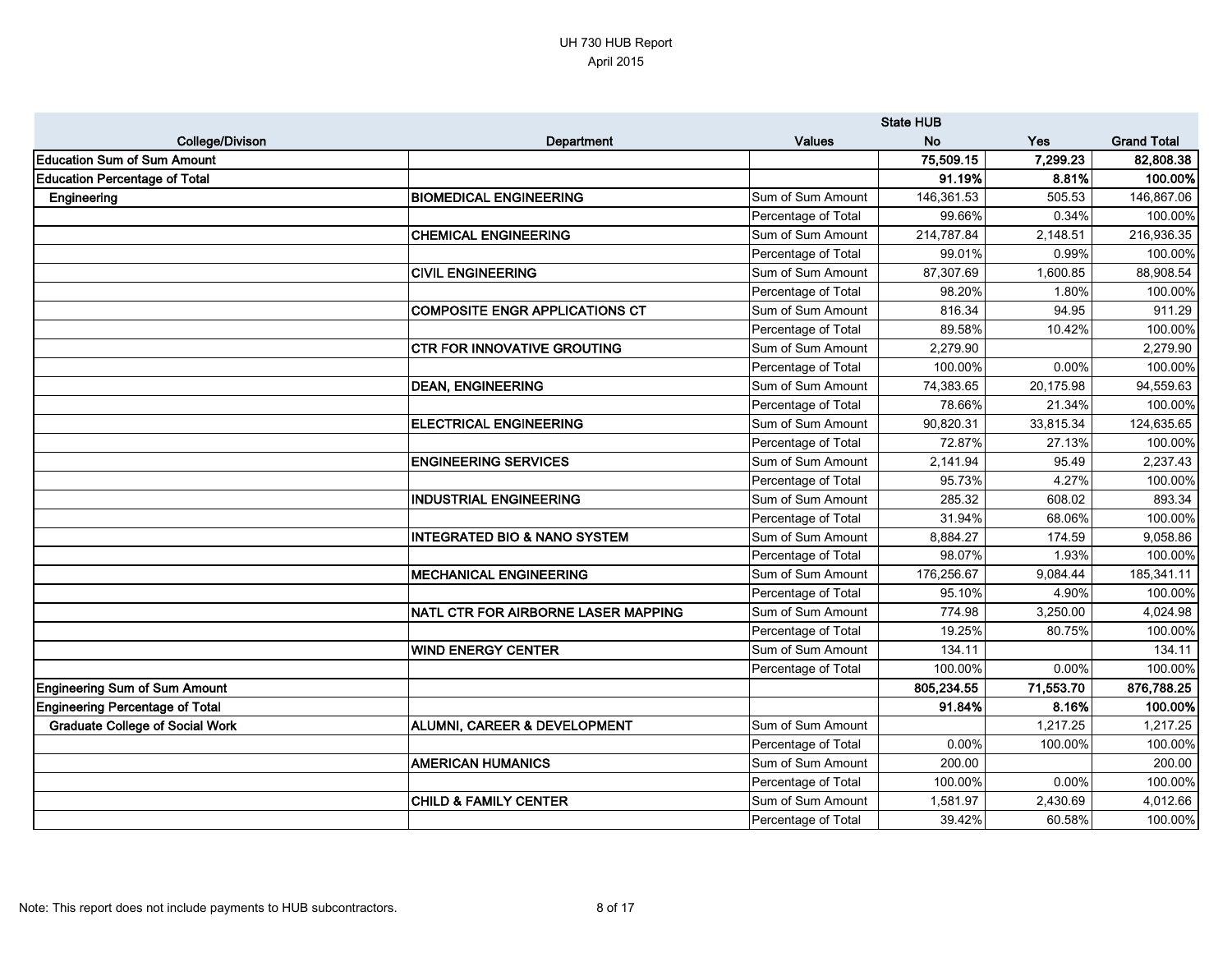|                                                            |                                           |                     | <b>State HUB</b> |          |                    |
|------------------------------------------------------------|-------------------------------------------|---------------------|------------------|----------|--------------------|
| <b>College/Divison</b>                                     | Department                                | <b>Values</b>       | <b>No</b>        | Yes      | <b>Grand Total</b> |
| <b>Graduate College of Social Work</b>                     | <b>CTR DRUG &amp; SOCIAL POLICY RESRC</b> | Sum of Sum Amount   | 39.13            | 123.10   | 162.23             |
|                                                            |                                           | Percentage of Total | 24.12%           | 75.88%   | 100.00%            |
|                                                            | <b>CTR FOR HEALTH EQUITY &amp; EVAL</b>   | Sum of Sum Amount   |                  | 123.10   | 123.10             |
|                                                            |                                           | Percentage of Total | 0.00%            | 100.00%  | 100.00%            |
|                                                            | <b>DEAN, SOCIAL WORK</b>                  | Sum of Sum Amount   | 10,596.20        | 913.67   | 11,509.87          |
|                                                            |                                           | Percentage of Total | 92.06%           | 7.94%    | 100.00%            |
|                                                            | <b>GCSW INFORMATION TECHNOLOGY</b>        | Sum of Sum Amount   | 3,457.05         | 6.18     | 3,463.23           |
|                                                            |                                           | Percentage of Total | 99.82%           | 0.18%    | 100.00%            |
| <b>Graduate College of Social Work Sum of Sum Amount</b>   |                                           |                     | 15,874.35        | 4,813.99 | 20,688.34          |
| <b>Graduate College of Social Work Percentage of Total</b> |                                           |                     | 76.73%           | 23.27%   | 100.00%            |
| <b>Honors College</b>                                      | <b>DEAN, HONORS COLLEGE</b>               | Sum of Sum Amount   | 7,483.18         | 838.59   | 8,321.77           |
|                                                            |                                           | Percentage of Total | 89.92%           | 10.08%   | 100.00%            |
|                                                            | <b>FORENSICS PROGRAM</b>                  | Sum of Sum Amount   | 169.31           |          | 169.31             |
|                                                            |                                           | Percentage of Total | 100.00%          | 0.00%    | 100.00%            |
| Honors College Sum of Sum Amount                           |                                           |                     | 7,652.49         | 838.59   | 8,491.08           |
| Honors College Percentage of Total                         |                                           |                     | 90.12%           | 9.88%    | 100.00%            |
| <b>Hotel and Restaurant Management</b>                     | DEAN, HOTEL & RESTAURANT MANAG            | Sum of Sum Amount   | 19,122.72        | 94.98    | 19,217.70          |
|                                                            |                                           | Percentage of Total | 99.51%           | 0.49%    | 100.00%            |
|                                                            | <b>HOTEL AND RESTAURANT MANAGEMENT</b>    | Sum of Sum Amount   | 298,430.64       | 7,573.45 | 306,004.09         |
|                                                            |                                           | Percentage of Total | 97.53%           | 2.47%    | 100.00%            |
| Hotel and Restaurant Management Sum of Sum Amount          |                                           |                     | 317,553.36       | 7,668.43 | 325,221.79         |
| Hotel and Restaurant Management Percentage of Total        |                                           |                     | 97.64%           | 2.36%    | 100.00%            |
| <b>Law Center</b>                                          | <b>ASSOCIATE DEAN, LAW</b>                | Sum of Sum Amount   |                  | 508.42   | 508.42             |
|                                                            |                                           | Percentage of Total | 0.00%            | 100.00%  | 100.00%            |
|                                                            | <b>BLAKELEY INSTITUTE</b>                 | Sum of Sum Amount   | 584.81           | 252.18   | 836.99             |
|                                                            |                                           | Percentage of Total | 69.87%           | 30.13%   | 100.00%            |
|                                                            | <b>BUSINESS SERVICES, LAW</b>             | Sum of Sum Amount   | 4,539.31         | 1,006.53 | 5,545.84           |
|                                                            |                                           | Percentage of Total | 81.85%           | 18.15%   | 100.00%            |
|                                                            | <b>CAREER SERVICES, LAW</b>               | Sum of Sum Amount   | 3,596.89         |          | 3,596.89           |
|                                                            |                                           | Percentage of Total | 100.00%          | 0.00%    | 100.00%            |
|                                                            | <b>CENTER PROGRAMS, LAW</b>               | Sum of Sum Amount   |                  | 278.65   | 278.65             |
|                                                            |                                           | Percentage of Total | $0.00\%$         | 100.00%  | 100.00%            |
|                                                            | <b>CHAIRS AND PROFESSORSHIPS, LAW</b>     | Sum of Sum Amount   | 241.50           |          | 241.50             |
|                                                            |                                           | Percentage of Total | 100.00%          | 0.00%    | 100.00%            |
|                                                            | <b>DEAN, LAW</b>                          | Sum of Sum Amount   | 195.00           | 297.90   | 492.90             |
|                                                            |                                           | Percentage of Total | 39.56%           | 60.44%   | 100.00%            |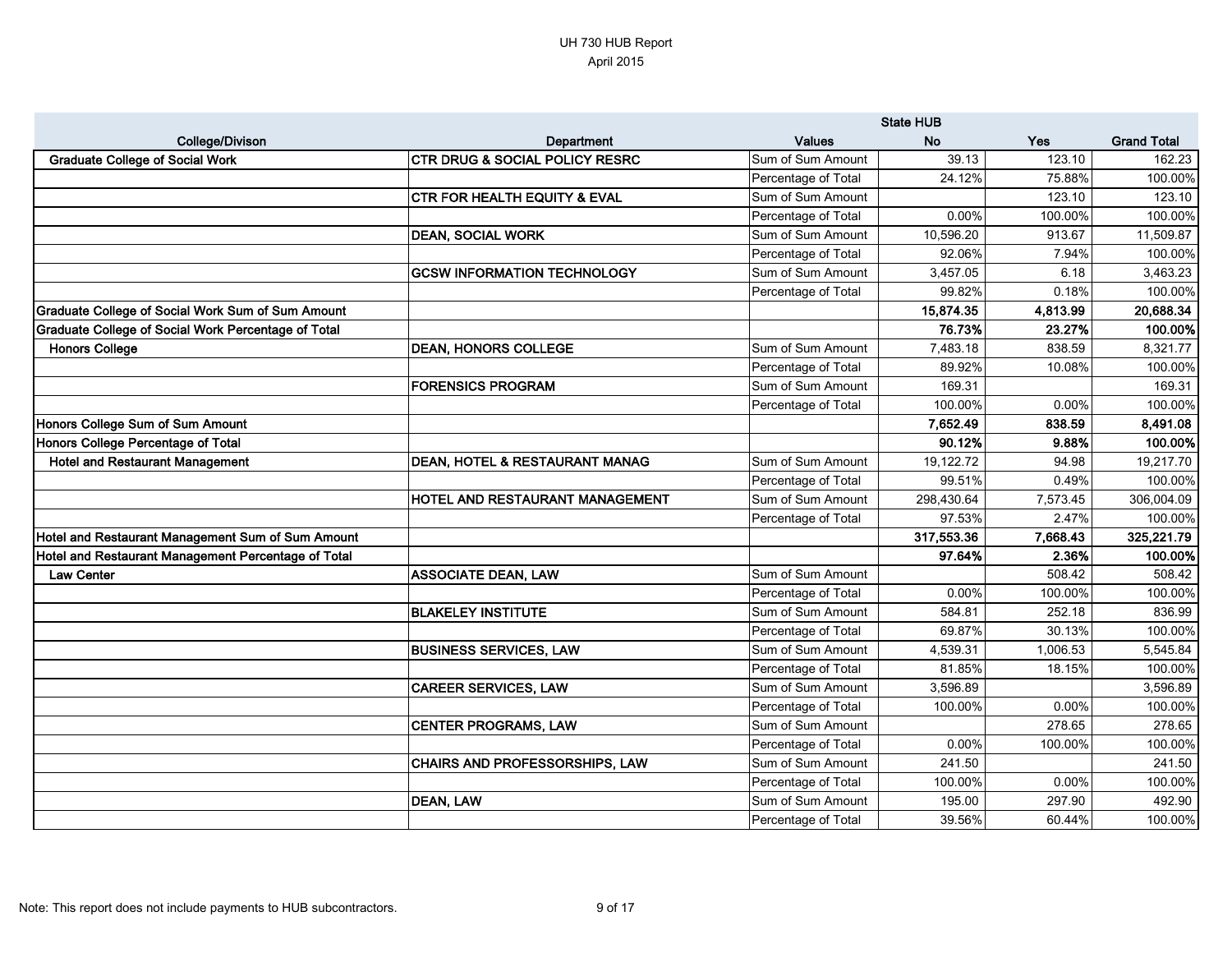|                                         |                                                |                     | <b>State HUB</b> |           |                    |
|-----------------------------------------|------------------------------------------------|---------------------|------------------|-----------|--------------------|
| <b>College/Divison</b>                  | Department                                     | <b>Values</b>       | <b>No</b>        | Yes       | <b>Grand Total</b> |
| <b>Law Center</b>                       | <b>EXTERNAL AFFAIRS, LAW</b>                   | Sum of Sum Amount   | 2,237.10         | 63.68     | 2,300.78           |
|                                         |                                                | Percentage of Total | 97.23%           | 2.77%     | 100.00%            |
|                                         | <b>FACILITIES, LAW</b>                         | Sum of Sum Amount   | 187.34           |           | 187.34             |
|                                         |                                                | Percentage of Total | 100.00%          | 0.00%     | 100.00%            |
|                                         | <b>FACULTY SUPPORT LAW</b>                     | Sum of Sum Amount   | 1,239.17         | 1,046.38  | 2,285.55           |
|                                         |                                                | Percentage of Total | 54.22%           | 45.78%    | 100.00%            |
|                                         | <b>HEALTH LAW &amp; POLICY INSTITUTE</b>       | Sum of Sum Amount   | 256.05           | 2.39      | 258.44             |
|                                         |                                                | Percentage of Total | 99.08%           | 0.92%     | 100.00%            |
|                                         | <b>INST OF HIGHER EDU &amp; GOVERNANCE LAW</b> | Sum of Sum Amount   | 7.54             |           | 7.54               |
|                                         |                                                | Percentage of Total | 100.00%          | 0.00%     | 100.00%            |
|                                         | <b>LAW</b>                                     | Sum of Sum Amount   | 2,800.00         |           | 2,800.00           |
|                                         |                                                | Percentage of Total | 100.00%          | 0.00%     | 100.00%            |
|                                         | <b>LAW FOUNDATION</b>                          | Sum of Sum Amount   | 200.24           |           | 200.24             |
|                                         |                                                | Percentage of Total | 100.00%          | 0.00%     | 100.00%            |
|                                         | <b>LAW INFORMATION TECHNOLOGY</b>              | Sum of Sum Amount   | 1,923.25         | 264.23    | 2,187.48           |
|                                         |                                                | Percentage of Total | 87.92%           | 12.08%    | 100.00%            |
|                                         | <b>LAW LIBRARY</b>                             | Sum of Sum Amount   | 2,198.28         | 54.05     | 2,252.33           |
|                                         |                                                | Percentage of Total | 97.60%           | 2.40%     | 100.00%            |
|                                         | <b>LEGAL AID CLINIC, LAW</b>                   | Sum of Sum Amount   | 323.72           | 312.45    | 636.17             |
|                                         |                                                | Percentage of Total | 50.89%           | 49.11%    | 100.00%            |
|                                         | <b>LEGAL RESEARCH &amp; WRITING, LAW</b>       | Sum of Sum Amount   | 346.39           | 1,211.52  | 1,557.91           |
|                                         |                                                | Percentage of Total | 22.23%           | 77.77%    | 100.00%            |
|                                         | <b>PUBLIC RELS &amp; MARKETING, LAW</b>        | Sum of Sum Amount   | 2,438.19         |           | 2,438.19           |
|                                         |                                                | Percentage of Total | 100.00%          | 0.00%     | 100.00%            |
|                                         | <b>STUDENT ORGANIZATION, LAW</b>               | Sum of Sum Amount   | 1,519.14         | 34.99     | 1,554.13           |
|                                         |                                                | Percentage of Total | 97.75%           | 2.25%     | 100.00%            |
|                                         | <b>STUDENT SERVICES, LAW</b>                   | Sum of Sum Amount   | 23,250.90        | 5,962.37  | 29,213.27          |
|                                         |                                                | Percentage of Total | 79.59%           | 20.41%    | 100.00%            |
| Law Center Sum of Sum Amount            |                                                |                     | 48,084.82        | 11,295.74 | 59,380.56          |
| Law Center Percentage of Total          |                                                |                     | 80.98%           | 19.02%    | 100.00%            |
| <b>Liberal Arts and Social Sciences</b> | <b>AEROSPACE STUDIES</b>                       | Sum of Sum Amount   | 224.05           | 485.22    | 709.27             |
|                                         |                                                | Percentage of Total | 31.59%           | 68.41%    | 100.00%            |
|                                         | <b>AFRICAN-AMERICAN STUDIES</b>                | Sum of Sum Amount   | 1,390.11         | 1,579.78  | 2,969.89           |
|                                         |                                                | Percentage of Total | 46.81%           | 53.19%    | 100.00%            |
|                                         | <b>ART</b>                                     | Sum of Sum Amount   | 20,239.75        | 979.50    | 21,219.25          |
|                                         |                                                | Percentage of Total | 95.38%           | 4.62%     | 100.00%            |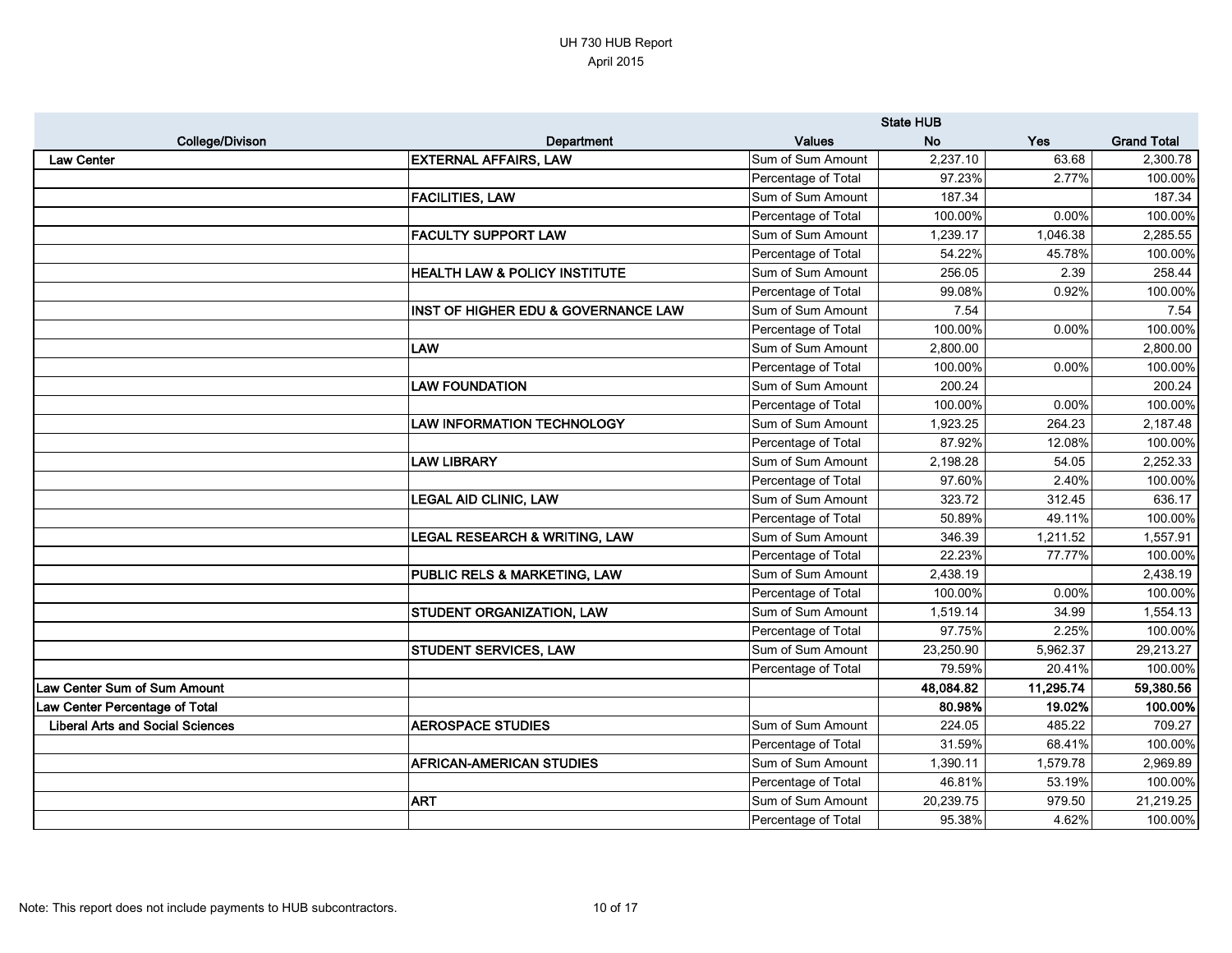|                                         |                                       |                     | <b>State HUB</b> |             |                    |
|-----------------------------------------|---------------------------------------|---------------------|------------------|-------------|--------------------|
| College/Divison                         | Department                            | <b>Values</b>       | <b>No</b>        | <b>Yes</b>  | <b>Grand Total</b> |
| <b>Liberal Arts and Social Sciences</b> | <b>ARTE PUBLICO</b>                   | Sum of Sum Amount   | 67,362.52        | 70.95       | 67,433.47          |
|                                         |                                       | Percentage of Total | 99.89%           | 0.11%       | 100.00%            |
|                                         | <b>BAND</b>                           | Sum of Sum Amount   | 9,473.41         | 118.86      | 9,592.27           |
|                                         |                                       | Percentage of Total | 98.76%           | 1.24%       | 100.00%            |
|                                         | <b>BLAFFER GALLERY</b>                | Sum of Sum Amount   | 29,897.17        | 520.69      | 30,417.86          |
|                                         |                                       | Percentage of Total | 98.29%           | 1.71%       | 100.00%            |
|                                         | <b>CENTER FOR PUBLIC HISTORY</b>      | Sum of Sum Amount   | 54,300.00        |             | 54,300.00          |
|                                         |                                       | Percentage of Total | 100.00%          | 0.00%       | 100.00%            |
|                                         | <b>COMMUNICATION</b>                  | Sum of Sum Amount   | 7,078.77         | 2,533.16    | 9,611.93           |
|                                         |                                       | Percentage of Total | 73.65%           | 26.35%      | 100.00%            |
|                                         | <b>COMMUNICATIONS DISORDERS</b>       | Sum of Sum Amount   | 899.94           | 777.10      | 1,677.04           |
|                                         |                                       | Percentage of Total | 53.66%           | 46.34%      | 100.00%            |
|                                         | <b>COMPARATIVE CULTURAL STUDIES</b>   | Sum of Sum Amount   | 1,130.64         | (1, 157.69) | (27.05)            |
|                                         |                                       | Percentage of Total | -4179.82%        | 4279.82%    | 100.00%            |
|                                         | <b>CTR NEURO AND BIOMECH RESEARCH</b> | Sum of Sum Amount   | 2,774.34         |             | 2,774.34           |
|                                         |                                       | Percentage of Total | 100.00%          | 0.00%       | 100.00%            |
|                                         | <b>CWMCA CENTER FOR THE ARTS</b>      | Sum of Sum Amount   | 174,830.61       | 58.88       | 174,889.49         |
|                                         |                                       | Percentage of Total | 99.97%           | 0.03%       | 100.00%            |
|                                         | DEAN, LIBERAL ARTS & SOC SCI          | Sum of Sum Amount   | 14,822.69        | 4,764.16    | 19,586.85          |
|                                         |                                       | Percentage of Total | 75.68%           | 24.32%      | 100.00%            |
|                                         | <b>ECONOMICS</b>                      | Sum of Sum Amount   | 3,435.47         | 1,275.56    | 4,711.03           |
|                                         |                                       | Percentage of Total | 72.92%           | 27.08%      | 100.00%            |
|                                         | <b>ENGLISH</b>                        | Sum of Sum Amount   | 21,721.29        | 2,804.63    | 24,525.92          |
|                                         |                                       | Percentage of Total | 88.56%           | 11.44%      | 100.00%            |
|                                         | <b>HEALTH AND HUMAN PERFORMANCE</b>   | Sum of Sum Amount   | 20,048.26        | 1,326.98    | 21,375.24          |
|                                         |                                       | Percentage of Total | 93.79%           | 6.21%       | 100.00%            |
|                                         | <b>HISPANIC STUDIES</b>               | Sum of Sum Amount   | 6,607.19         | 1,022.16    | 7,629.35           |
|                                         |                                       | Percentage of Total | 86.60%           | 13.40%      | 100.00%            |
|                                         | <b>HISTORY</b>                        | Sum of Sum Amount   | 2,629.03         | 1,726.63    | 4,355.66           |
|                                         |                                       | Percentage of Total | 60.36%           | 39.64%      | 100.00%            |
|                                         | <b>HOBBY CENTER FOR PUBLIC POLICY</b> | Sum of Sum Amount   | 56,134.75        | 1,808.03    | 57,942.78          |
|                                         |                                       | Percentage of Total | 96.88%           | 3.12%       | 100.00%            |
|                                         | <b>MEXICAN-AMERICAN STUDIES</b>       | Sum of Sum Amount   | 2,752.64         | 638.53      | 3,391.17           |
|                                         |                                       | Percentage of Total | 81.17%           | 18.83%      | 100.00%            |
|                                         | <b>MILITARY SCIENCE</b>               | Sum of Sum Amount   | 468.43           |             | 468.43             |
|                                         |                                       | Percentage of Total | 100.00%          | 0.00%       | 100.00%            |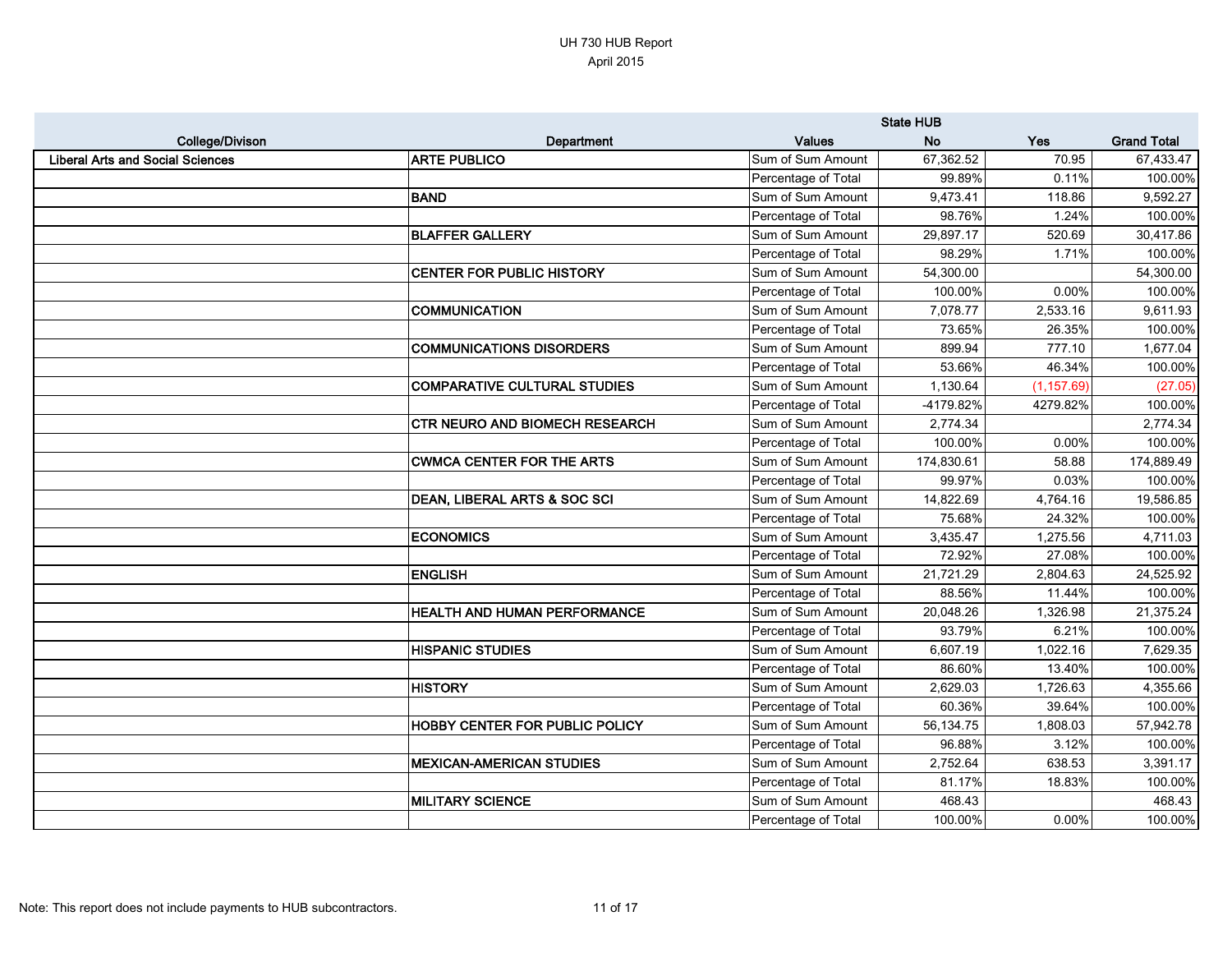|                                                      |                                                       |                     | <b>State HUB</b> |           |                    |
|------------------------------------------------------|-------------------------------------------------------|---------------------|------------------|-----------|--------------------|
| <b>College/Divison</b>                               | Department                                            | <b>Values</b>       | <b>No</b>        | Yes       | <b>Grand Total</b> |
| Liberal Arts and Social Sciences                     | MODERN AND CLASSICAL LANGUAGES                        | Sum of Sum Amount   | 1,352.14         | 400.65    | 1,752.79           |
|                                                      |                                                       | Percentage of Total | 77.14%           | 22.86%    | 100.00%            |
|                                                      | <b>IMUSIC</b>                                         | Sum of Sum Amount   | 44,687.34        | 2,327.23  | 47,014.57          |
|                                                      |                                                       | Percentage of Total | 95.05%           | 4.95%     | 100.00%            |
|                                                      | <b>PHILOSOPHY</b>                                     | Sum of Sum Amount   | 1,083.39         | 110.12    | 1,193.51           |
|                                                      |                                                       | Percentage of Total | 90.77%           | 9.23%     | 100.00%            |
|                                                      | <b>POLITICAL SCIENCE</b>                              | Sum of Sum Amount   | 2,249.87         | 7,395.72  | 9,645.59           |
|                                                      |                                                       | Percentage of Total | 23.33%           | 76.67%    | 100.00%            |
|                                                      | <b>IPSYCHOLOGY</b>                                    | Sum of Sum Amount   | 21,005.18        | 1,641.41  | 22,646.59          |
|                                                      |                                                       | Percentage of Total | 92.75%           | 7.25%     | 100.00%            |
|                                                      | <b>SOCIOLOGY</b>                                      | Sum of Sum Amount   | 359.58           |           | 359.58             |
|                                                      |                                                       | Percentage of Total | 100.00%          | 0.00%     | 100.00%            |
|                                                      | <b>THEATER</b>                                        | Sum of Sum Amount   | 38,133.70        | 1,643.65  | 39,777.35          |
|                                                      |                                                       | Percentage of Total | 95.87%           | 4.13%     | 100.00%            |
|                                                      | WOMEN'S STUDIES PROGRAM                               | Sum of Sum Amount   | 37,369.58        | 249.00    | 37,618.58          |
|                                                      |                                                       | Percentage of Total | 99.34%           | 0.66%     | 100.00%            |
| Liberal Arts and Social Sciences Sum of Sum Amount   |                                                       |                     | 644,461.84       | 35,100.91 | 679,562.75         |
| Liberal Arts and Social Sciences Percentage of Total |                                                       |                     | 94.83%           | 5.17%     | 100.00%            |
| Library                                              | <b>UNIVERSITY LIBRARIES</b>                           | Sum of Sum Amount   | 245,436.24       | 87,614.08 | 333,050.32         |
|                                                      |                                                       | Percentage of Total | 73.69%           | 26.31%    | 100.00%            |
| <b>Library Sum of Sum Amount</b>                     |                                                       |                     | 245,436.24       | 87,614.08 | 333,050.32         |
| Library Percentage of Total                          |                                                       |                     | 73.69%           | 26.31%    | 100.00%            |
| <b>Natural Science and Mathematics</b>               | <b>BIOLOGY &amp; BIOCHEMISTRY</b>                     | Sum of Sum Amount   | 112,612.43       | 2,042.66  | 114,655.09         |
|                                                      |                                                       | Percentage of Total | 98.22%           | 1.78%     | 100.00%            |
|                                                      | <b>BIOLOGY OF BEHAVIOR INSTITUTE</b>                  | Sum of Sum Amount   | 366.72           |           | 366.72             |
|                                                      |                                                       | Percentage of Total | 100.00%          | 0.00%     | 100.00%            |
|                                                      | <b>CHEMISTRY</b>                                      | Sum of Sum Amount   | 161,861.54       | 1,487.85  | 163,349.39         |
|                                                      |                                                       | Percentage of Total | 99.09%           | 0.91%     | 100.00%            |
|                                                      | <b>COMPUTER SCIENCE</b>                               | Sum of Sum Amount   | 17,234.98        | 5,348.54  | 22,583.52          |
|                                                      |                                                       | Percentage of Total | 76.32%           | 23.68%    | 100.00%            |
|                                                      | <b>CTR FOR APPLIED GEOSC &amp; ENERGY (CAGE)</b>      | Sum of Sum Amount   | 1,099.12         |           | 1,099.12           |
|                                                      |                                                       | Percentage of Total | 100.00%          | 0.00%     | 100.00%            |
|                                                      | <b>CTR FOR NUCLEAR RECEPTORS &amp; CELL SIGNALING</b> | Sum of Sum Amount   | 50,622.54        | 1,333.19  | 51,955.73          |
|                                                      |                                                       | Percentage of Total | 97.43%           | 2.57%     | 100.00%            |
|                                                      | <b>DEAN, NATURAL SCIENCE &amp; MATHE</b>              | Sum of Sum Amount   | 12,819.94        | 2,086.39  | 14,906.33          |
|                                                      |                                                       | Percentage of Total | 86.00%           | 14.00%    | 100.00%            |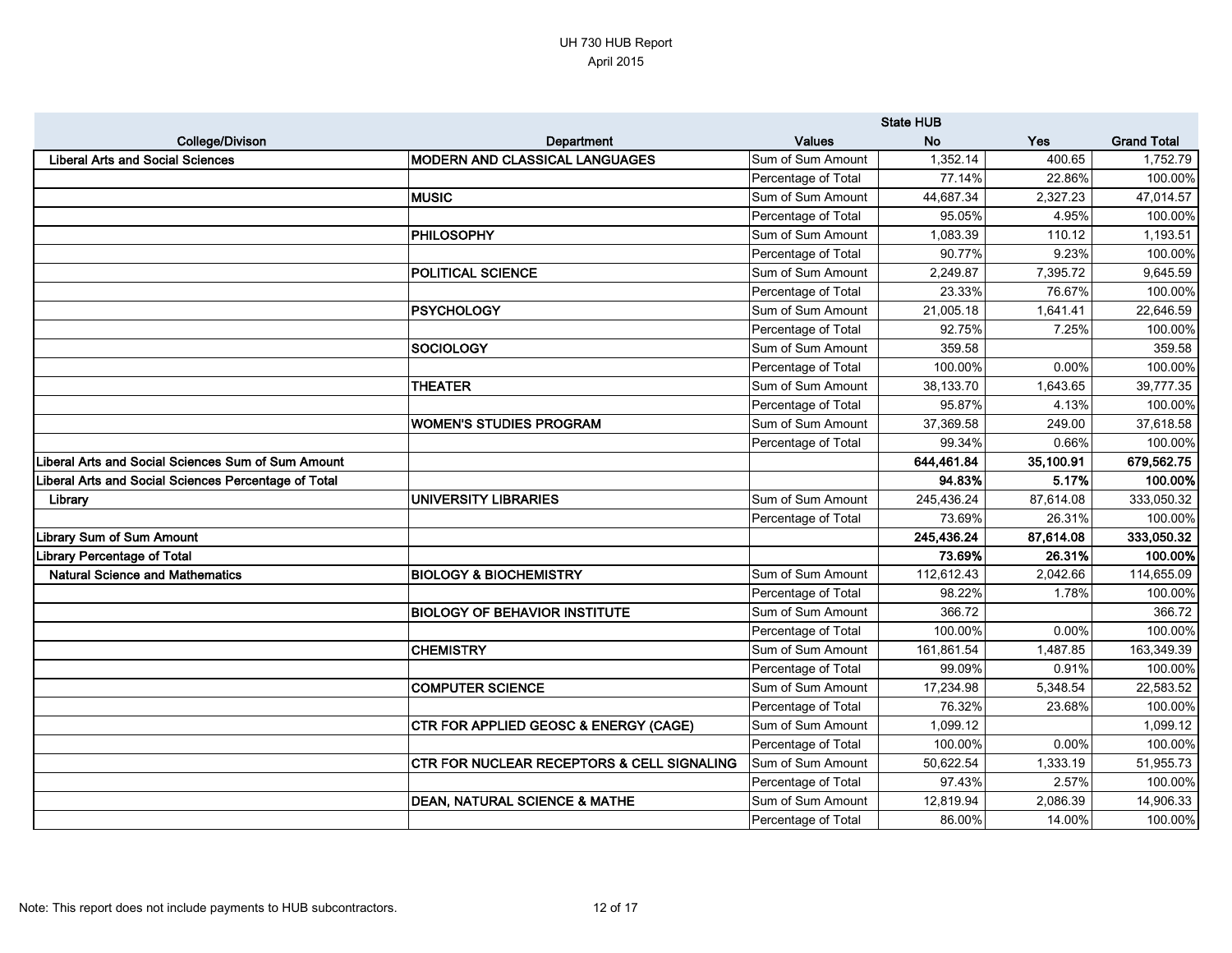|                                                     |                                            | <b>State HUB</b>    |            |            |                    |
|-----------------------------------------------------|--------------------------------------------|---------------------|------------|------------|--------------------|
| <b>College/Divison</b>                              | Department                                 | <b>Values</b>       | <b>No</b>  | <b>Yes</b> | <b>Grand Total</b> |
| <b>Natural Science and Mathematics</b>              | <b>EARTH AND ATMOSPHERIC SCIENCES</b>      | Sum of Sum Amount   | 42,027.33  | 6,976.47   | 49,003.80          |
|                                                     |                                            | Percentage of Total | 85.76%     | 14.24%     | 100.00%            |
|                                                     | <b>HOUSTON COASTAL CENTER</b>              | Sum of Sum Amount   | 2,446.41   |            | 2,446.41           |
|                                                     |                                            | Percentage of Total | 100.00%    | 0.00%      | 100.00%            |
|                                                     | INST FOR CLIMATE/ATMOSPHERIC SCIENCE (CAS) | Sum of Sum Amount   | 1,083.74   |            | 1,083.74           |
|                                                     |                                            | Percentage of Total | 100.00%    | 0.00%      | 100.00%            |
|                                                     | <b>MATHEMATICS</b>                         | Sum of Sum Amount   | 24,628.32  | 10,870.24  | 35,498.56          |
|                                                     |                                            | Percentage of Total | 69.38%     | 30.62%     | 100.00%            |
|                                                     | <b>PHYSICS</b>                             | Sum of Sum Amount   | 235,299.36 | 3,548.01   | 238,847.37         |
|                                                     |                                            | Percentage of Total | 98.51%     | 1.49%      | 100.00%            |
| Natural Science and Mathematics Sum of Sum Amount   |                                            |                     | 662,102.43 | 33,693.35  | 695,795.78         |
| Natural Science and Mathematics Percentage of Total |                                            |                     | 95.16%     | 4.84%      | 100.00%            |
| Optometry                                           | <b>DEAN, OPTOMETRY</b>                     | Sum of Sum Amount   | 80,660.28  |            | 80,660.28          |
|                                                     |                                            | Percentage of Total | 100.00%    | 0.00%      | 100.00%            |
|                                                     | <b>OPT VISION SCIENCES</b>                 | Sum of Sum Amount   | 63,709.07  |            | 63,709.07          |
|                                                     |                                            | Percentage of Total | 100.00%    | 0.00%      | 100.00%            |
|                                                     | <b>OPTOMETRY CLINIC</b>                    | Sum of Sum Amount   | 419,242.31 | 13,276.60  | 432,518.91         |
|                                                     |                                            | Percentage of Total | 96.93%     | 3.07%      | 100.00%            |
| <b>Optometry Sum of Sum Amount</b>                  |                                            |                     | 563,611.66 | 13,276.60  | 576,888.26         |
| Optometry Percentage of Total                       |                                            |                     | 97.70%     | 2.30%      | 100.00%            |
| Pharmacy                                            | <b>CLINICAL PHARMACY &amp; ADMINISTRA</b>  | Sum of Sum Amount   | 40,321.79  | 7,018.23   | 47,340.02          |
|                                                     |                                            | Percentage of Total | 85.17%     | 14.83%     | 100.00%            |
|                                                     | <b>DEAN, PHARMACY</b>                      | Sum of Sum Amount   | 61,303.95  | 15,773.49  | 77,077.44          |
|                                                     |                                            | Percentage of Total | 79.54%     | 20.46%     | 100.00%            |
|                                                     | <b>EXPERIENTIAL PROGRAMS</b>               | Sum of Sum Amount   | 65,958.49  | 251.29     | 66,209.78          |
|                                                     |                                            | Percentage of Total | 99.62%     | 0.38%      | 100.00%            |
|                                                     | <b>INSTITUTE FOR DRUG EDUCATION</b>        | Sum of Sum Amount   | 1,072.61   |            | 1,072.61           |
|                                                     |                                            | Percentage of Total | 100.00%    | $0.00\%$   | 100.00%            |
|                                                     | PHAR HEALTH OUTCOMES & POLICY              | Sum of Sum Amount   | 49.99      |            | 49.99              |
|                                                     |                                            | Percentage of Total | 100.00%    | 0.00%      | 100.00%            |
|                                                     | <b>PHARMACOLOGICAL &amp; PHARMACEUTIC</b>  | Sum of Sum Amount   | 133,787.14 | 2,410.31   | 136,197.45         |
|                                                     |                                            | Percentage of Total | 98.23%     | 1.77%      | 100.00%            |
|                                                     | <b>STUDENT SERVICES PHARMACY</b>           | Sum of Sum Amount   | 4,379.29   |            | 4,379.29           |
|                                                     |                                            | Percentage of Total | 100.00%    | 0.00%      | 100.00%            |
| Pharmacy Sum of Sum Amount                          |                                            |                     | 306,873.26 | 25,453.32  | 332,326.58         |
| Pharmacy Percentage of Total                        |                                            |                     | 92.34%     | 7.66%      | 100.00%            |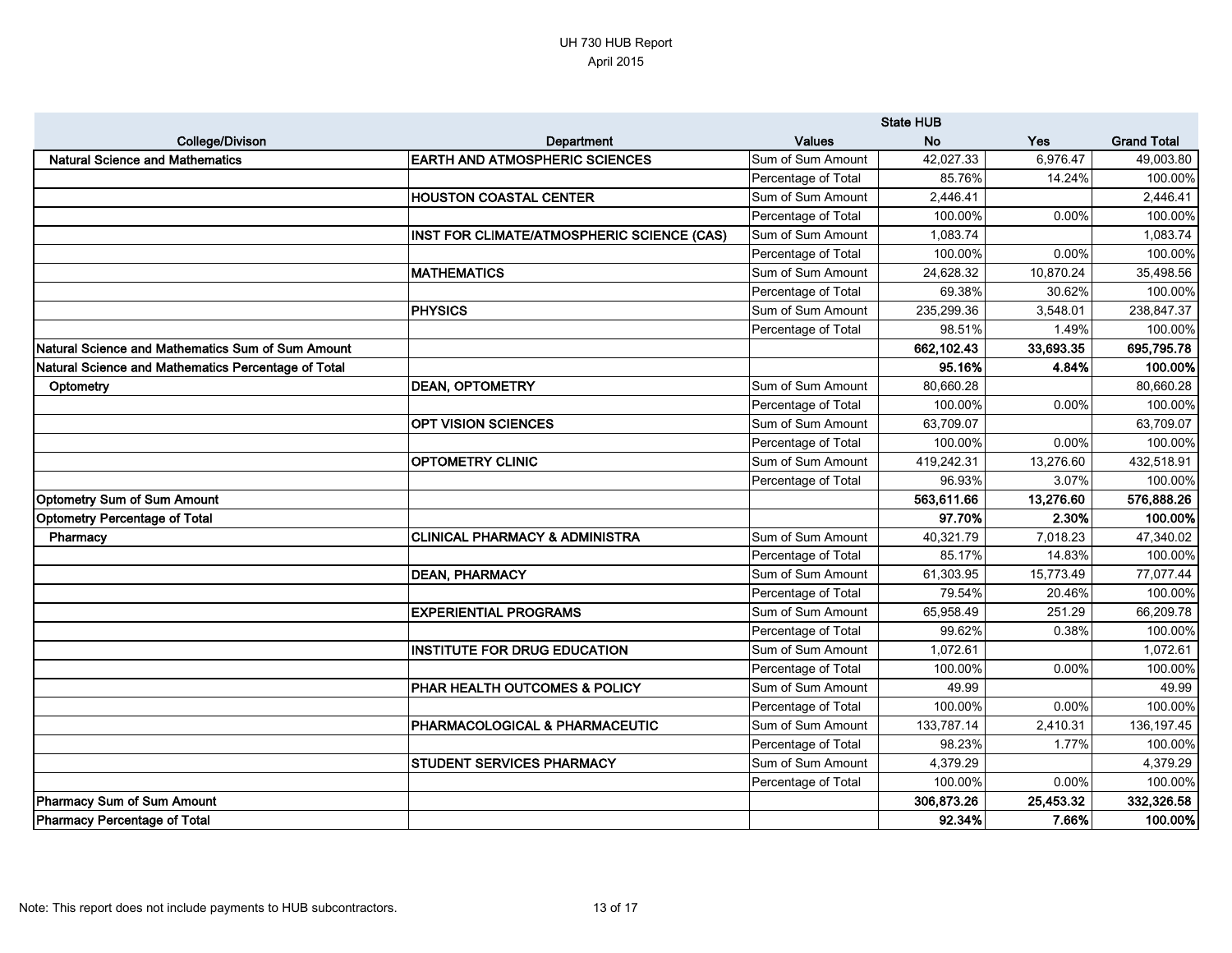|                                     |                                                     | <b>State HUB</b>    |            |           |                    |
|-------------------------------------|-----------------------------------------------------|---------------------|------------|-----------|--------------------|
| <b>College/Divison</b>              | Department                                          | <b>Values</b>       | <b>No</b>  | Yes       | <b>Grand Total</b> |
| Research                            | ADV SUPERCONDUCTIVITY MANUF INST (ASMI)             | Sum of Sum Amount   | 1,514.81   |           | 1,514.81           |
|                                     |                                                     | Percentage of Total | 100.00%    | $0.00\%$  | 100.00%            |
|                                     | <b>ANIMAL CARE OPERATIONS</b>                       | Sum of Sum Amount   | 26,927.23  | 58.56     | 26,985.79          |
|                                     |                                                     | Percentage of Total | 99.78%     | 0.22%     | 100.00%            |
|                                     | <b>BUSINESS OPERATIONS &amp; IT</b>                 | Sum of Sum Amount   | 1,147.56   |           | 1,147.56           |
|                                     |                                                     | Percentage of Total | 100.00%    | 0.00%     | 100.00%            |
|                                     | <b>CENTER FOR ADVANCED COMPUTING &amp; DATA SYS</b> | Sum of Sum Amount   | 40,780.44  | 120.93    | 40,901.37          |
|                                     |                                                     | Percentage of Total | 99.70%     | 0.30%     | 100.00%            |
|                                     | <b>CENTER FOR ADVANCED MATERIALS</b>                | Sum of Sum Amount   | 1,523.28   |           | 1,523.28           |
|                                     |                                                     | Percentage of Total | 100.00%    | 0.00%     | 100.00%            |
|                                     | <b>ENVIRONMENT HEALTH &amp; LIFE SAFETY</b>         | Sum of Sum Amount   | 5,130.91   |           | 5,130.91           |
|                                     |                                                     | Percentage of Total | 100.00%    | 0.00%     | 100.00%            |
|                                     | <b>GRANT DEVELOPMENT</b>                            | Sum of Sum Amount   | 261.56     |           | 261.56             |
|                                     |                                                     | Percentage of Total | 100.00%    | 0.00%     | 100.00%            |
|                                     | <b>GRANTS AND CONTRACTS</b>                         | Sum of Sum Amount   | 513.50     | 45.90     | 559.40             |
|                                     |                                                     | Percentage of Total | 91.79%     | 8.21%     | 100.00%            |
|                                     | OFFICE OF INTELLECTUAL PROPERTY MGMT                | Sum of Sum Amount   | 283,431.50 |           | 283,431.50         |
|                                     |                                                     | Percentage of Total | 100.00%    | 0.00%     | 100.00%            |
|                                     | <b>RESEARCH</b>                                     | Sum of Sum Amount   | 3,616.34   | 1,630.34  | 5,246.68           |
|                                     |                                                     | Percentage of Total | 68.93%     | 31.07%    | 100.00%            |
|                                     | <b>RESEARCH INVESTMENT FUND</b>                     | Sum of Sum Amount   | 3,530.88   |           | 3,530.88           |
|                                     |                                                     | Percentage of Total | 100.00%    | 0.00%     | 100.00%            |
|                                     | RESEARCH POLICIES/COMPLIANCE/COMMITTEES             | Sum of Sum Amount   | 1,348.69   | 109.31    | 1,458.00           |
|                                     |                                                     | Percentage of Total | 92.50%     | 7.50%     | 100.00%            |
|                                     | <b>TIMES</b>                                        | Sum of Sum Amount   | 25,222.28  | 8,574.28  | 33,796.56          |
|                                     |                                                     | Percentage of Total | 74.63%     | 25.37%    | 100.00%            |
|                                     | TX CTR SUPERCONDUCTIVITY AT UH                      | Sum of Sum Amount   | 27,077.25  | 746.81    | 27,824.06          |
|                                     |                                                     | Percentage of Total | 97.32%     | 2.68%     | 100.00%            |
|                                     | TX OBESITY RESEARCH CENTER                          | Sum of Sum Amount   | 2,471.93   | 1,669.13  | 4,141.06           |
|                                     |                                                     | Percentage of Total | 59.69%     | 40.31%    | 100.00%            |
| <b>Research Sum of Sum Amount</b>   |                                                     |                     | 424,498.16 | 12,955.26 | 437,453.42         |
| <b>Research Percentage of Total</b> |                                                     |                     | 97.04%     | 2.96%     | 100.00%            |
| <b>Student Affairs</b>              | <b>ADMISSIONS</b>                                   | Sum of Sum Amount   | 45,917.27  | 2,711.99  | 48,629.26          |
|                                     |                                                     | Percentage of Total | 94.42%     | 5.58%     | 100.00%            |
|                                     | <b>CAMPUS RECREATION</b>                            | Sum of Sum Amount   | 37,380.32  | 2,688.65  | 40,068.97          |
|                                     |                                                     | Percentage of Total | 93.29%     | 6.71%     | 100.00%            |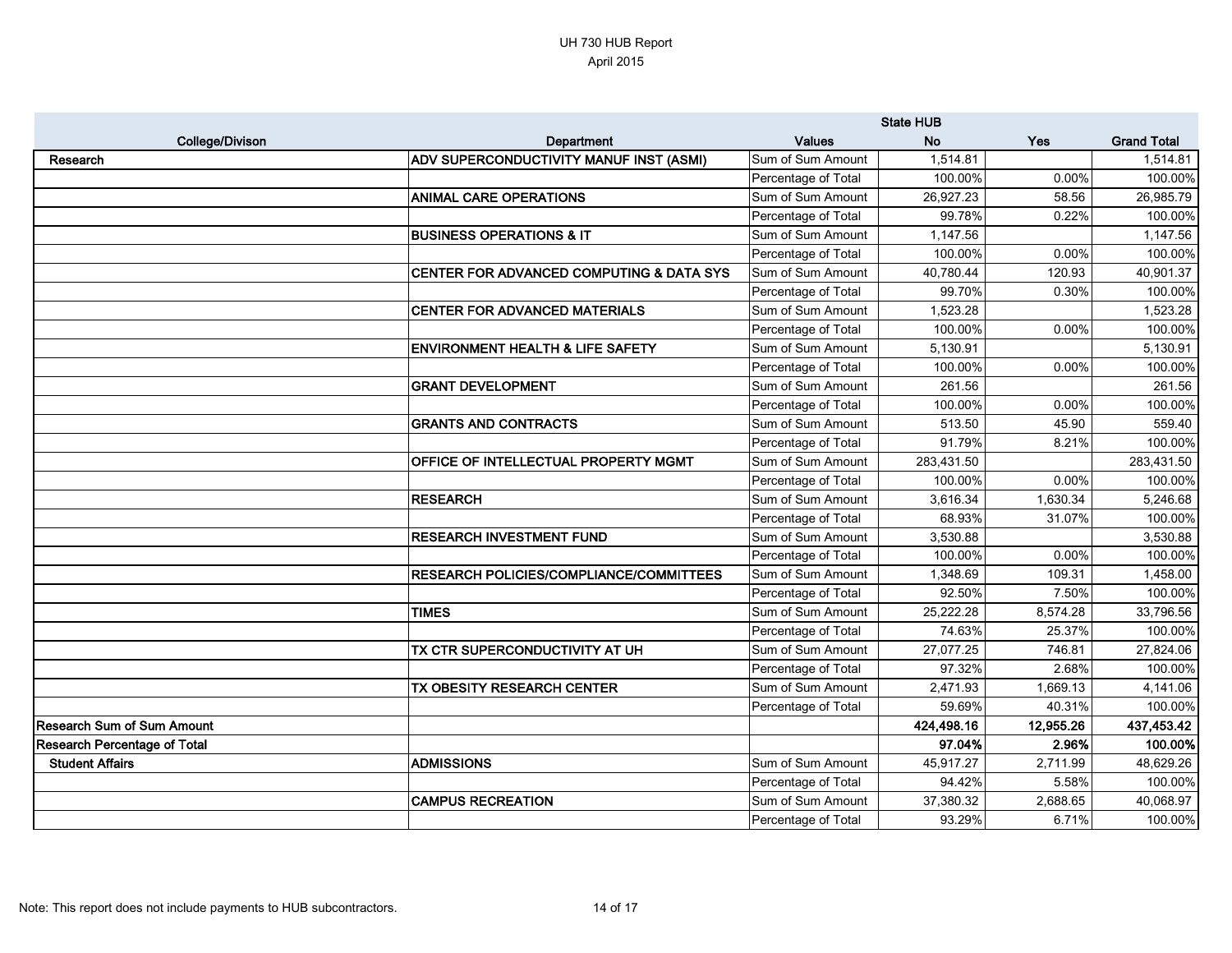|                        |                                             | <b>State HUB</b>    |            |           |                    |
|------------------------|---------------------------------------------|---------------------|------------|-----------|--------------------|
| <b>College/Divison</b> | <b>Department</b>                           | <b>Values</b>       | <b>No</b>  | Yes       | <b>Grand Total</b> |
| <b>Student Affairs</b> | <b>CENTER FOR DIVERSITY &amp; INCLUSION</b> | Sum of Sum Amount   | 2,927.70   |           | 2,927.70           |
|                        |                                             | Percentage of Total | 100.00%    | 0.00%     | 100.00%            |
|                        | <b>CENTER FOR LEADERSHIP &amp; FSL</b>      | Sum of Sum Amount   | 9,366.16   |           | 9,366.16           |
|                        |                                             | Percentage of Total | 100.00%    | 0.00%     | 100.00%            |
|                        | <b>CENTER FOR STUDENT INVOLVEMENT</b>       | Sum of Sum Amount   | 271,790.24 | 5,659.47  | 277,449.71         |
|                        |                                             | Percentage of Total | 97.96%     | 2.04%     | 100.00%            |
|                        | <b>CENTER FOR STUDENT MEDIA</b>             | Sum of Sum Amount   | 14,428.04  | 1,635.50  | 16,063.54          |
|                        |                                             | Percentage of Total | 89.82%     | 10.18%    | 100.00%            |
|                        | <b>CENTER FOR STUDENTS W/DISABILITIES</b>   | Sum of Sum Amount   | 65,799.13  | 20,394.28 | 86,193.41          |
|                        |                                             | Percentage of Total | 76.34%     | 23.66%    | 100.00%            |
|                        | <b>CHILDREN'S LEARNING CENTER</b>           | Sum of Sum Amount   | 13,857.09  | 1,231.70  | 15,088.79          |
|                        |                                             | Percentage of Total | 91.84%     | 8.16%     | 100.00%            |
|                        | <b>COUNSELING AND PSYCH SVCS</b>            | Sum of Sum Amount   | 2,829.41   | 2,122.64  | 4,952.05           |
|                        |                                             | Percentage of Total | 57.14%     | 42.86%    | 100.00%            |
|                        | <b>DEAN OF STUDENTS</b>                     | Sum of Sum Amount   | 412.57     | 626.94    | 1,039.51           |
|                        |                                             | Percentage of Total | 39.69%     | 60.31%    | 100.00%            |
|                        | <b>ENROLLMENT MANAGEMENT SERVICES</b>       | Sum of Sum Amount   | 682.00     | 758.80    | 1,440.80           |
|                        |                                             | Percentage of Total | 47.33%     | 52.67%    | 100.00%            |
|                        | <b>ENROLLMENT MGMT PROD SUPPORT</b>         | Sum of Sum Amount   | 609.96     | 124.58    | 734.54             |
|                        |                                             | Percentage of Total | 83.04%     | 16.96%    | 100.00%            |
|                        | <b>LGBT RESOURCE CENTER</b>                 | Sum of Sum Amount   | 6,585.77   | 36.10     | 6,621.87           |
|                        |                                             | Percentage of Total | 99.45%     | 0.55%     | 100.00%            |
|                        | <b>OFFICE OF THE UNIVERSITY REGISTRAR</b>   | Sum of Sum Amount   | 10,656.65  | 187.27    | 10,843.92          |
|                        |                                             | Percentage of Total | 98.27%     | 1.73%     | 100.00%            |
|                        | <b>RELIGION CENTER</b>                      | Sum of Sum Amount   | 5,800.58   | 47.75     | 5,848.33           |
|                        |                                             | Percentage of Total | 99.18%     | 0.82%     | 100.00%            |
|                        | <b>SCHOLARSHIPS AND FINANCIAL AID</b>       | Sum of Sum Amount   | 11,546.80  | 100.41    | 11,647.21          |
|                        |                                             | Percentage of Total | 99.14%     | 0.86%     | 100.00%            |
|                        | <b>STU COMMUNICATION &amp; MARKETING</b>    | Sum of Sum Amount   | 953.93     | 11,567.07 | 12,521.00          |
|                        |                                             | Percentage of Total | 7.62%      | 92.38%    | 100.00%            |
|                        | <b>STUDENT AFFAIRS</b>                      | Sum of Sum Amount   | 3,485.45   | 1,806.21  | 5,291.66           |
|                        |                                             | Percentage of Total | 65.87%     | 34.13%    | 100.00%            |
|                        | <b>STUDENT AFFAIRS IT SERVICES</b>          | Sum of Sum Amount   | 2,603.07   |           | 2,603.07           |
|                        |                                             | Percentage of Total | 100.00%    | 0.00%     | 100.00%            |
|                        | <b>STUDENT CENTER</b>                       | Sum of Sum Amount   | 154,200.73 | 7,723.78  | 161,924.51         |
|                        |                                             | Percentage of Total | 95.23%     | 4.77%     | 100.00%            |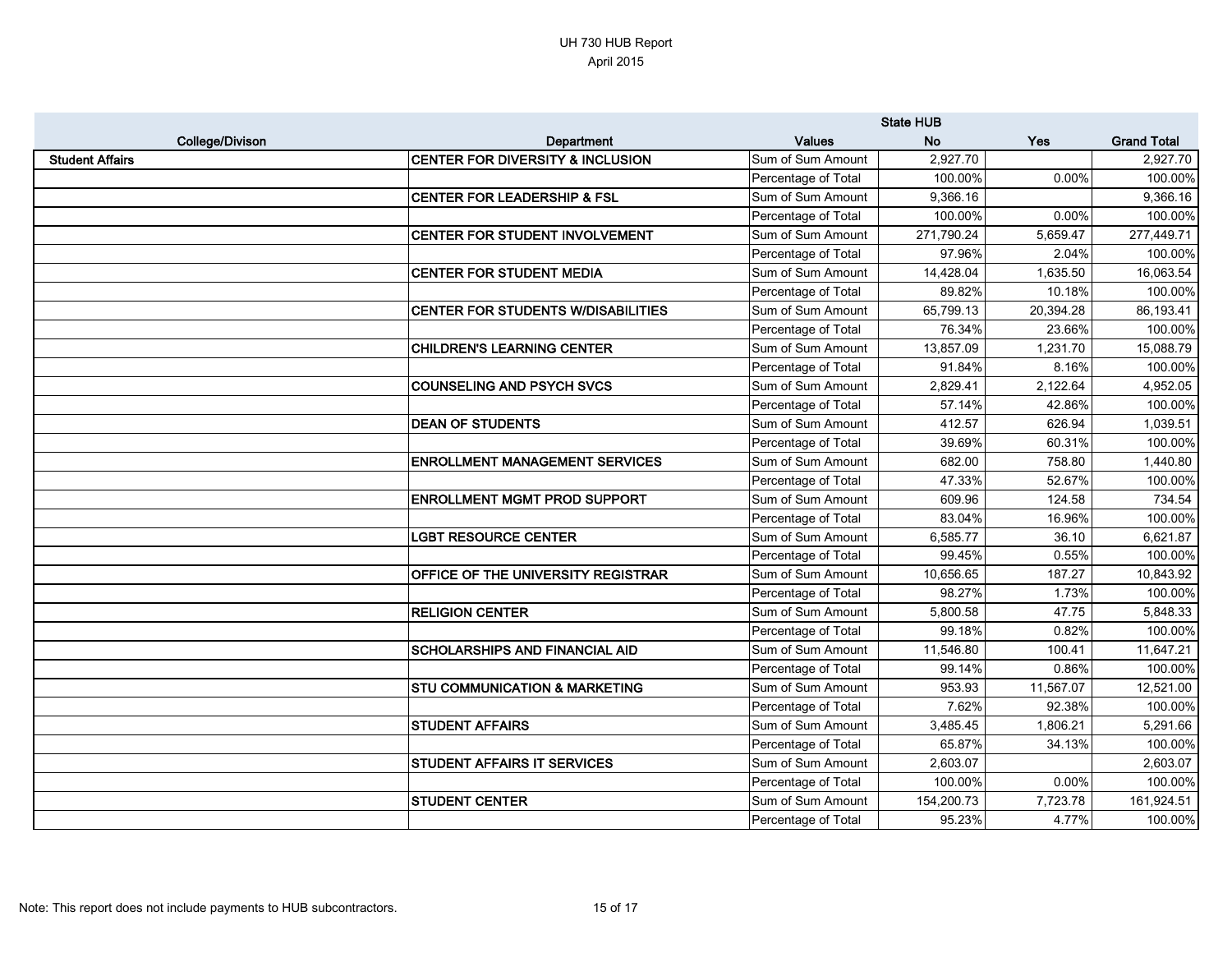|                                            |                                              | <b>State HUB</b>    |              |            |                    |
|--------------------------------------------|----------------------------------------------|---------------------|--------------|------------|--------------------|
| <b>College/Divison</b>                     | Department                                   | <b>Values</b>       | <b>No</b>    | <b>Yes</b> | <b>Grand Total</b> |
| <b>Student Affairs</b>                     | <b>STUDENT HEALTH CENTER</b>                 | Sum of Sum Amount   | 23,522.43    | 4,544.42   | 28,066.85          |
|                                            |                                              | Percentage of Total | 83.81%       | 16.19%     | 100.00%            |
|                                            | <b>STUDENT HOUSING - RESID LIFE (PH)</b>     | Sum of Sum Amount   | 1,341,395.83 | 1,557.10   | 1,342,952.93       |
|                                            |                                              | Percentage of Total | 99.88%       | 0.12%      | 100.00%            |
|                                            | UNIVERSITY CAREER SERVICES                   | Sum of Sum Amount   | 1,551.37     | 4,773.17   | 6,324.54           |
|                                            |                                              | Percentage of Total | 24.53%       | 75.47%     | 100.00%            |
|                                            | <b>URBAN EXPERIENCE VPSA</b>                 | Sum of Sum Amount   | 1,047.80     | 351.11     | 1,398.91           |
|                                            |                                              | Percentage of Total | 74.90%       | 25.10%     | 100.00%            |
|                                            | <b>VETERAN SERVICES</b>                      | Sum of Sum Amount   | 916.69       | 186.66     | 1,103.35           |
|                                            |                                              | Percentage of Total | 83.08%       | 16.92%     | 100.00%            |
|                                            | <b>WELLNESS CENTER</b>                       | Sum of Sum Amount   | 1,339.08     | 109.99     | 1,449.07           |
|                                            |                                              | Percentage of Total | 92.41%       | 7.59%      | 100.00%            |
|                                            | <b>WOMEN &amp; GENDER RESOURCE CENTER</b>    | Sum of Sum Amount   | 13,010.96    | 147.19     | 13,158.15          |
|                                            |                                              | Percentage of Total | 98.88%       | 1.12%      | 100.00%            |
| <b>Student Affairs Sum of Sum Amount</b>   |                                              |                     | 2,044,617.03 | 71,092.78  | 2,115,709.81       |
| <b>Student Affairs Percentage of Total</b> |                                              |                     | 96.64%       | 3.36%      | 100.00%            |
| Technology                                 | CENTER FOR TECHNOLOGY LITERACY               | Sum of Sum Amount   | 6,024.45     |            | 6,024.45           |
|                                            |                                              | Percentage of Total | 100.00%      | 0.00%      | 100.00%            |
|                                            | <b>CONSTRUCTION MANAGEMENT</b>               | Sum of Sum Amount   | 3,223.29     | 212.12     | 3,435.41           |
|                                            |                                              | Percentage of Total | 93.83%       | 6.17%      | 100.00%            |
|                                            | <b>DEAN, TECHNOLOGY</b>                      | Sum of Sum Amount   | 76,199.86    | 6,480.39   | 82,680.25          |
|                                            |                                              | Percentage of Total | 92.16%       | 7.84%      | 100.00%            |
|                                            | <b>ENGINEERING TECHNOLOGY</b>                | Sum of Sum Amount   | 27,403.16    | 603.28     | 28,006.44          |
|                                            |                                              | Percentage of Total | 97.85%       | 2.15%      | 100.00%            |
|                                            | HUMAN DEVELOP AND CONSUMER SCI               | Sum of Sum Amount   | 19,072.54    |            | 19,072.54          |
|                                            |                                              | Percentage of Total | 100.00%      | 0.00%      | 100.00%            |
|                                            | <b>INFORMATION &amp; LOGISTICS TECH</b>      | Sum of Sum Amount   | 6,409.90     | 3,515.18   | 9,925.08           |
|                                            |                                              | Percentage of Total | 64.58%       | 35.42%     | 100.00%            |
|                                            | TX MANUFACTURING ASSISTANCE CTR (TMAC)       | Sum of Sum Amount   | 229.98       |            | 229.98             |
|                                            |                                              | Percentage of Total | 100.00%      | 0.00%      | 100.00%            |
| <b>Technology Sum of Sum Amount</b>        |                                              |                     | 138,563.18   | 10,810.97  | 149,374.15         |
| <b>Technology Percentage of Total</b>      |                                              |                     | 92.76%       | 7.24%      | 100.00%            |
| Univ Marketing, Comm & Media Rel           | MARKETING-UNIV MKT, COMM & MEDIA REL         | Sum of Sum Amount   | 57,623.53    |            | 57,623.53          |
|                                            |                                              | Percentage of Total | 100.00%      | 0.00%      | 100.00%            |
|                                            | <b>VC/VP UNIV MKTG, COMM &amp; MEDIA REL</b> | Sum of Sum Amount   | 1,412.80     | 221.03     | 1,633.83           |
|                                            |                                              | Percentage of Total | 86.47%       | 13.53%     | 100.00%            |